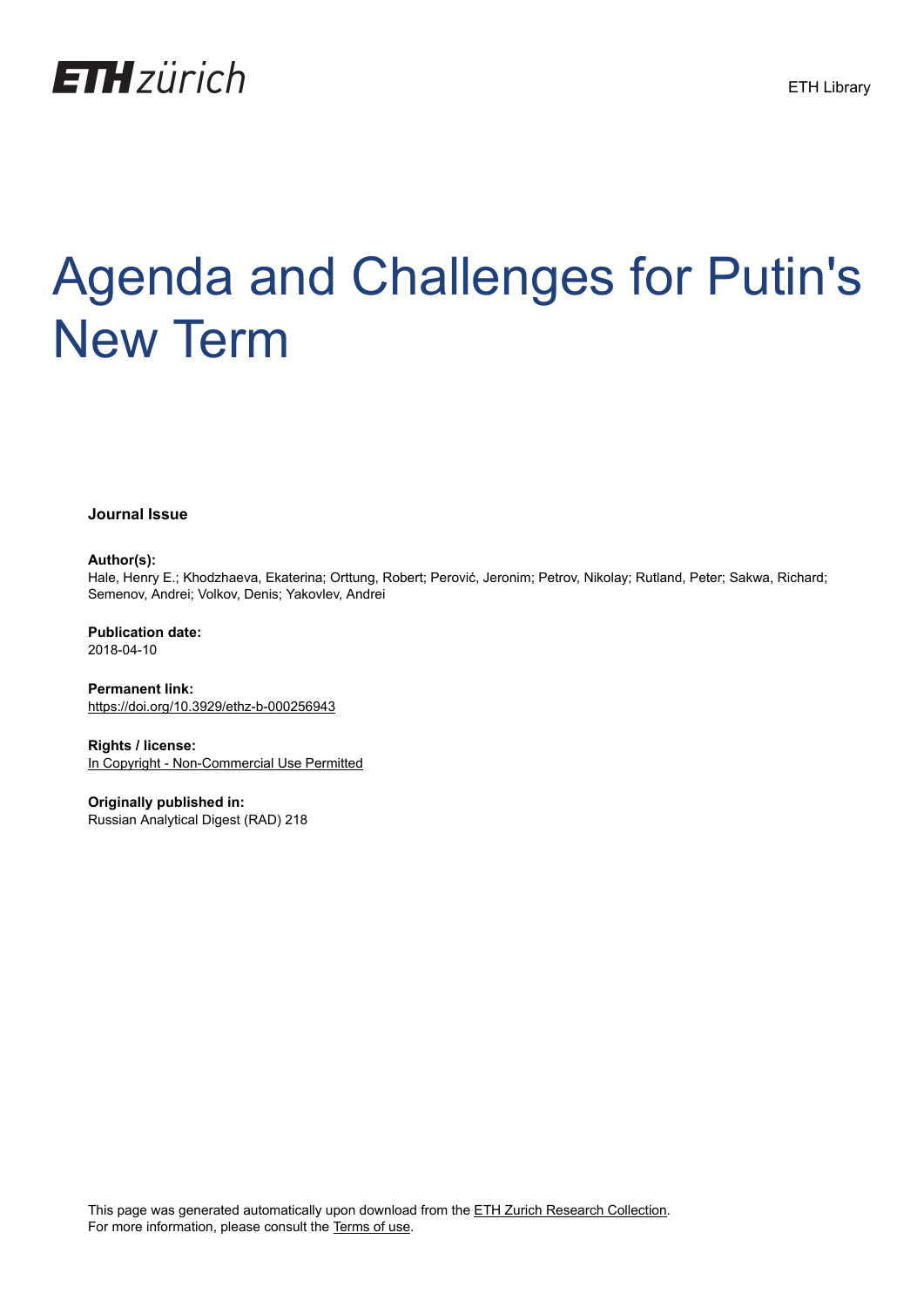

www.css.ethz.ch/en/publications/rad.html

www.laender-analysen.de

# AGENDA AND CHALLENGES FOR PUTIN'S NEW TERM

# ■ **[INTRODUCTION](#page-2-0)**

| <b>INTRODUCTION</b>                                                                                    | High Wages as the Key to                                                                           |
|--------------------------------------------------------------------------------------------------------|----------------------------------------------------------------------------------------------------|
| Agenda and Challenges for Putin's New                                                                  | Technological Innovation                                                                           |
| Term                                                                                                   | 10                                                                                                 |
| $\overline{2}$                                                                                         | By Peter Rutland, Wesleyan University                                                              |
| <b>COMMENT</b><br>The Beginning of Putin's Endgame:                                                    | Putin's Fourth Presidential Term<br>11<br>By Richard Sakwa, University of Kent                     |
| Expect the Unexpected                                                                                  | Dealing with the Opposition: How Will                                                              |
| $\overline{2}$                                                                                         | the Kremlin Counter its Rivals in the                                                              |
| By Henry E. Hale, George Washington                                                                    | 2018–2024 Cycle?                                                                                   |
| University                                                                                             | 13                                                                                                 |
| Reforming Russia's Court System: Fine<br>Tuning Is Not Enough<br>4<br>Ekaterina Khodzhaeva, North-West | By Andrei Semenov, Center for<br>Comparative History and Politics, Perm<br><b>State University</b> |
| Institute of Management, St. Petersburg                                                                | Challenges to Vladimir Putin's                                                                     |
| Six Myths Exploded by the 2018 Russian                                                                 | Next Term                                                                                          |
| <b>Presidential Election Theater</b>                                                                   | 14                                                                                                 |
| 5                                                                                                      | By Denis Volkov, Levada-Center,                                                                    |
| By Robert W. Orttung, George                                                                           | Moscow                                                                                             |
| Washington University                                                                                  | About Signals and Expectations                                                                     |
| Putin's Challenges                                                                                     | 15                                                                                                 |
| 6                                                                                                      | By Andrei Yakovlev, National Research                                                              |
| By Jeronim Perović, University of Zurich                                                               | University Higher School of Economics,                                                             |
| Agenda and Challenges for Putin's<br>New Term<br>8<br>By Nikolay Petrov, National Research             | Moscow                                                                                             |

[German Association for](http://www.dgo-online.org/) [East European Studies](http://www.dgo-online.org/)

Institute for European, Russian, and Eurasian Studies The George Washington University

[\(HSE\), Moscow](#page-8-0)

[University Higher School of Economics](#page-8-0) 

[Research Centre](http://www.forschungsstelle.uni-bremen.de/) [for East European Studies](http://www.forschungsstelle.uni-bremen.de/) [University of Bremen](http://www.forschungsstelle.uni-bremen.de/)

[Center for](http://www.css.ethz.ch/) [Security Studies](http://www.css.ethz.ch/) [ETH Zurich](http://www.css.ethz.ch/)

[Center for](http://www.cees.uzh.ch/) [Eastern European Studies](http://www.cees.uzh.ch/) [University of Zurich](http://www.cees.uzh.ch/)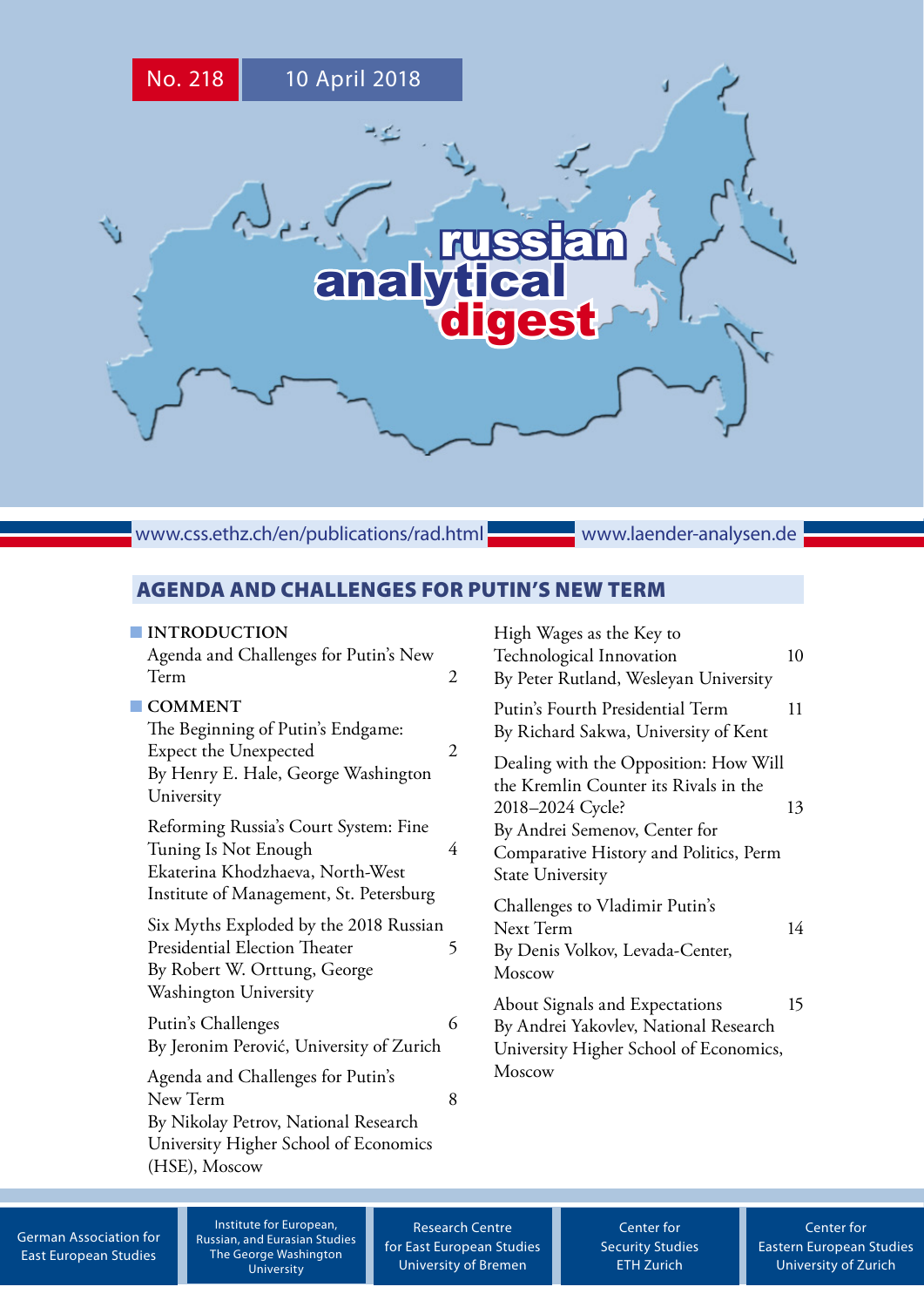# <span id="page-2-0"></span>**Agenda and Challenges for Putin's New Term**

On the occasion of Putin's re-election last month, we have asked some of the leading academic experts on Russia to provide a short comment focusing on an issue of their choice related to the agenda and challenges for Putin's new term. We have taken care to approach a balanced group of experts in terms of geography and nationality. However, not all experts we asked have managed to provide a comment. All comments which have been submitted in time are reproduced here in alphabetical order.

*The editors of the Russian Analytical Digest*

COMMENT

# **The Beginning of Putin's Endgame: Expect the Unexpected**

By Henry E. Hale, George Washington University

## **Introduction**

With Vladimir Putin's resounding 77 % win with 68 % turnout in Russia's 2018 presidential election, Russia's "national leader" demonstrated his master grip on the Russian polity. For the moment. And this moment may not last long.

#### **Russia Is Transitioning to a Transition**

With his reelection, Putin has won the right to be a "lame duck" in the specific sense that the constitution does not currently allow him to run again. While his new term is long, allowing him to serve six years until 2024, he and the people around him will at some point have to start thinking about what position they want to occupy (or avoid) when Putin leaves the presidency. And this situation brings risks of instability at the top as people start to prioritize angling for a post-Putin future over what Putin wants them to do today.

These considerations are likely to come to the foreground long before 2024. In Russia, parliamentary elections are often seen as "primaries" for the more consequential presidential elections that follow, and Russia's next State Duma elections are scheduled to take place already in 2021. Different forces that are now allied with Putin, as well as some that are not, are thus likely to see these elections as a test of strength for the political resources they wield. These resources can include everything from public appeals to political machinery to the ability to provoke crises that might help outcomes break the right way. This is not a recipe for political stability, and it will be a major challenge for the Kremlin to control it.

# **How Public Opinion Will Influence Succession Politics**

Despite Russia's authoritarianism, public opinion is likely to be a major influence on this transition. Despite Russia's authoritarianism, it is an unquestioned assumption in its political establishment that the succession will be formalized with an official election result, and this gives a political edge to whoever can demonstrate the ability to mobilize support. If the people around Putin think that he would win even a free and fair election, they have little incentive to "defect" under the banner of democratization. And there is less reason to engage in outright ballot-box fraud, which can be risky. Outside opposition can also be demoralized, finding it harder to mobilize large numbers in the street.

All this is why the Kremlin itself pays so much attention to Putin's public opinion ratings. And so long as Putin remains the unchallenged public opinion leader, his strong endorsement alone may be enough to make a designated heir the undisputed favorite in the race, which will deter defections from within the regime and make for a relatively smooth transition.

# **What Can We Expect?**

Keeping in mind this basic logic of Russian politics, then, what can we expect over the next six years?

# *Cabinet Appointments as Signals*

Most immediately, whoever winds up in Putin's Cabinet upon his May inauguration will likely signal something about how the Kremlin plans to manage the impending succession. With only three years to go until the cru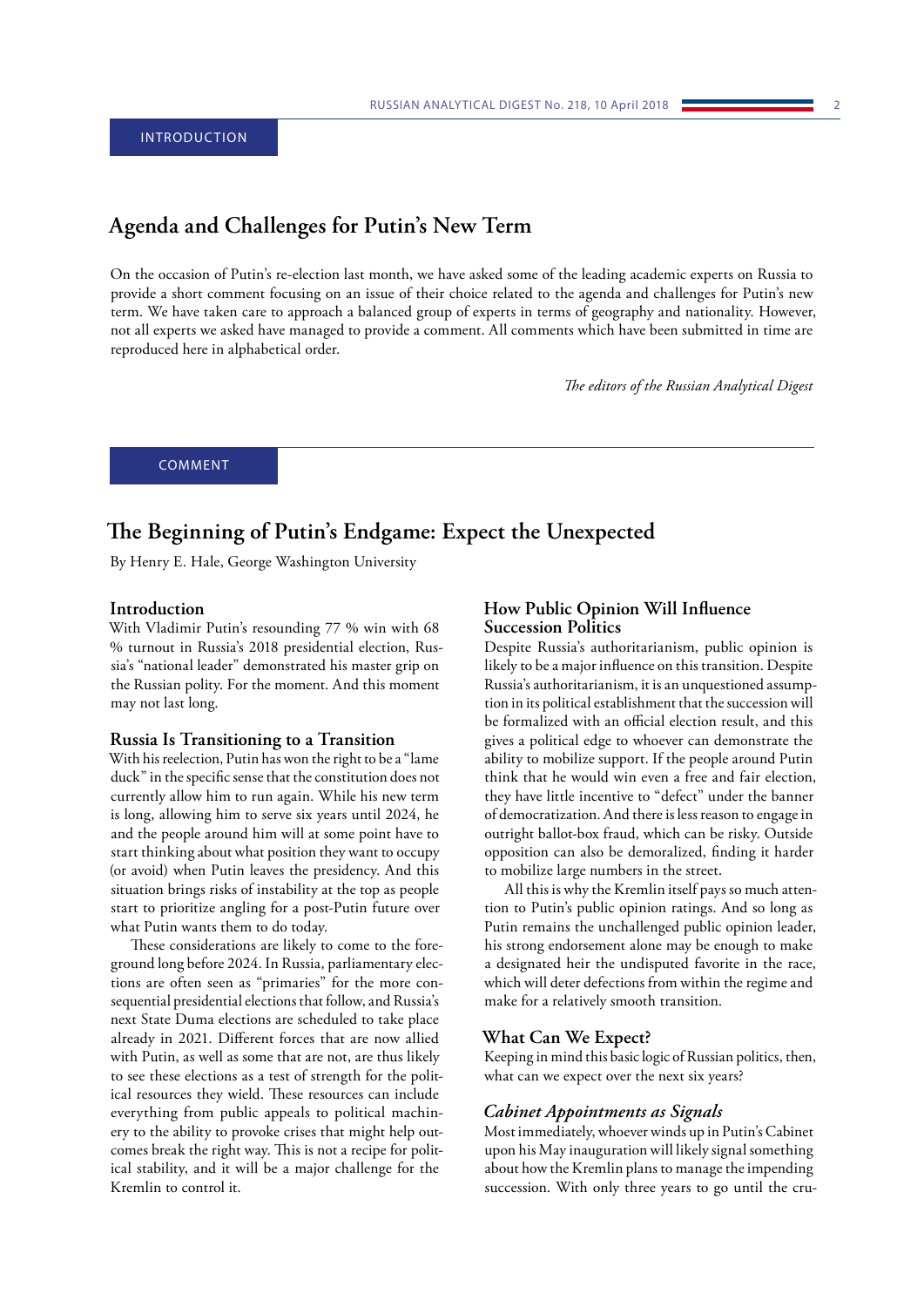cial (expected) Duma election, people who hold visible positions in the Cabinet are likely to have an advantage in accumulating potentially useful resources for that battle, though they may not be the likeliest candidates themselves.

# *The Possibility of a Pro-Western Shift*

Second, Russia's behavior in foreign policy is likely to be even more difficult to predict than usual. With current economic performance no longer working strongly in Putin's favor politically, he has benefited since 2011 from a whole series of largely unexpected initiatives that yielded new connections with the Russian electorate, most notably his "conservative turn" in 2012, his annexation of Crimea in 2014, and his intervention in Syria in 2015. While he still appears to be continuing to reap political rewards for Crimea, Putin cannot count on its lasting through 2021 (much less 2024), so new initiatives are likely that the Kremlin calculates may periodically inject new sources of support into the public.

Here, the Kremlin has shown a strong ability to "think outside the box," frequently taking observers by surprise and launching initiatives that run counter to what had previously seemed like the regime's normal practices. Thus while policy analysts in the West are largely focused on the possibility of new kinds of foreign relations adventurism or new ways of demonizing the US to generate rally-around-the-flag effects, we should also be prepared for the possibility of something different. I would not be surprised, for example, if the Kremlin at some point decided to make a strong pro-Western turn, a move that public opinion research indicates could win Putin a great deal of support at home if framed correctly.

#### *Constitutional Changes Putin May Consider*

Third, Putin is going to have to find a place for himself after 2024 that is different from the place he occupies today, and here we should also expect the Kremlin to be thinking outside the box. Of course, he could orchestrate a constitutional change (following recent events in

China and much earlier moves in post-Soviet countries like Kazakhstan and Belarus) that would allow him to remain president beyond 2024. But he did not do this in 2008 when he had the chance. And in his post-election remarks in 2018 he seemed to downplay that possibility, and in any case he cannot escape father time. So what might be other options?

The most obvious is a repeat of 2008: Return to being prime minister and head of the United Russia Party, a combination that would give him significant potential checks on any moves made by his successor that he may not like. If he decides to stay more fully in charge, he could also convert the presidency into something like the British monarch and assume control of a souped-up prime ministership, this time intending to stay in the post indefinitely.

If Putin actually decides to take the risk of fully leaving high politics, two routes are likely to be considered carefully. One would be to leave a strong presidency in the hands of someone he trusts completely, but it is most unclear who that would be now. Medvedev proved his loyalty during the "tandem," but now has relatively weak support among both masses and elites that would have to be redressed somehow, a prospect that seems daunting as of 2018.

An alternative would be to decentralize executive power in Russia, creating multiple centers of power and installing trusted colleagues from separate politicaleconomic networks in each top post, pressing them to engage in a form of collective leadership. In principle, this could let him claim to have "modernized" Russia and leave office without leaving any one person in charge wielding enough power potentially to turn against him without being defeated by the others.

## **Conclusion**

Overall, while Putin's slogan has been stability, Russian politics under Putin has in fact been all about change, with the system altering itself in some way almost constantly. But starting with 2018, we may see a change to a new kind of change.

#### *About the Author*

Henry E. Hale is a professor of political science and international affairs at George Washington University and the author of Patronal Politics: Eurasian Regime Dynamics in Comparative Perspective (Cambridge University Press, 2015).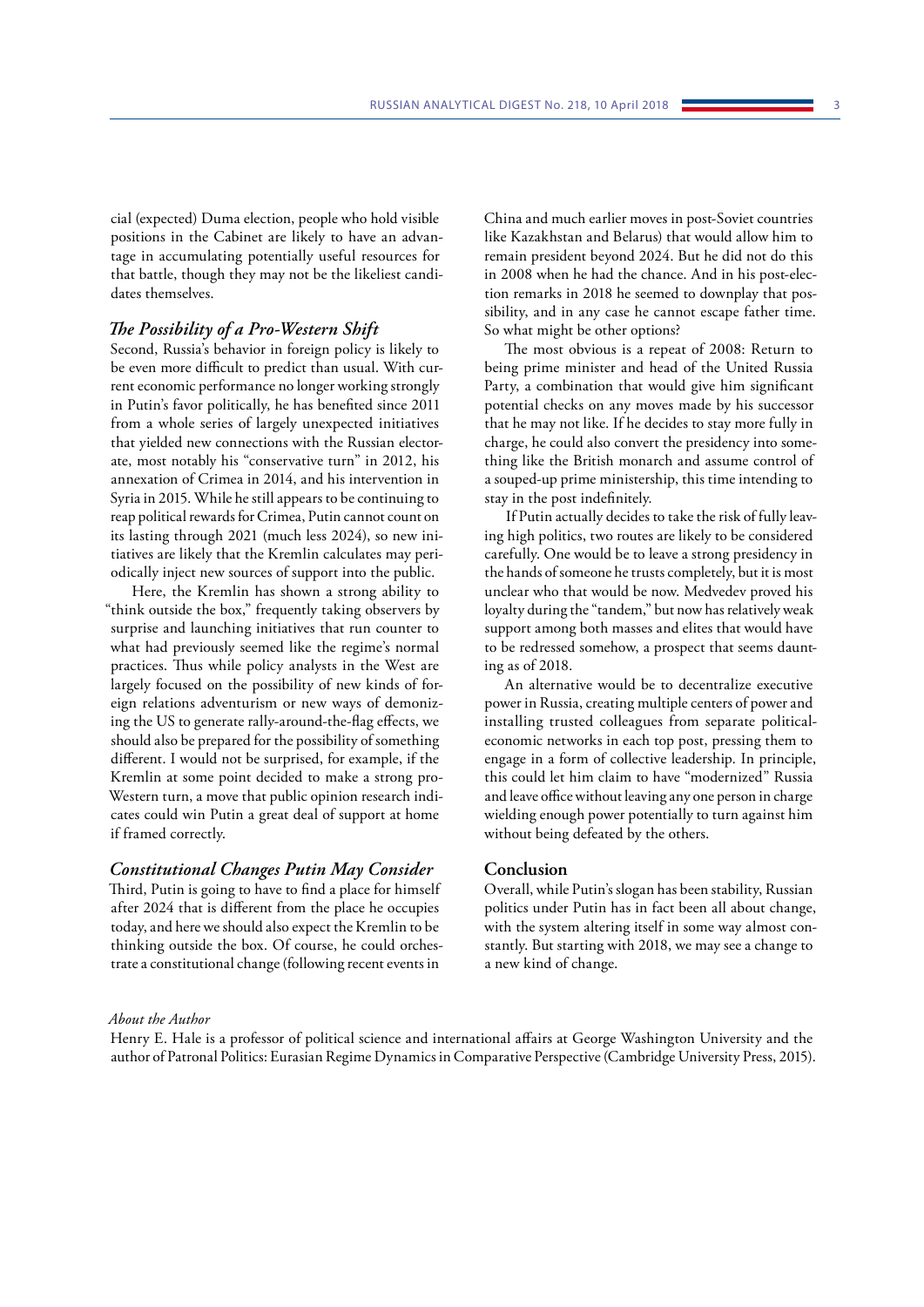# <span id="page-4-0"></span>**Reforming Russia's Court System: Fine Tuning Is Not Enough**

Ekaterina Khodzhaeva, North-West Institute of Management, St. Petersburg

## **Introduction**

It is expected that during his fourth term as Russian president, Vladimir Putin will focus on challenges related to economic development. Due to Western sanctions, low oil prices and very significant military expenses, the economic situation in Russia is becoming increasingly unstable. While the Russian government is looking for tactical and short-term means to increase taxes (for example, raising the VAT from 13% to 15% is on the post-election agenda) or to reduce expenses for pensions through a likely increase in the retirement age, the President has also launched a reform of professional routines in the Russian court system.

The respective proposal for new legislation is not officially called a "reform" and is discussed only in narrow professional and legal circles. This proposal is primarily based on recent recommendations from the experts at Alexei Kudrin's Center for Strategic Research.

#### **Reasons for Low Quality**

The need for reform is obvious. A special report based on broad empirical research on the Russian judiciary and law enforcement system has shown three main reasons for the low quality of the Russian court system (Bocharov et al. 2018).

The first is human resources. The unstable and opaque process of judge appointment leads to a non-professional judiciary; more than 40% of Russian judges have received their legal education through distant education. More than one third of judges were recruited from court administration staff, and every fifth judge was recruited from prosecution. The chances of lawyers from the private and non-governmental sectors being appointed as judges have been decreasing over time (see Volkov/Dzmitryieva 2015).

The second is the de facto dominance of the chief of the court and his control over the judges' decisions. To minimize faults, the system results in a lack of independence of Russian judges at both the practical and routine level. Judges are looking for their chiefs' guidance to elaborate on the kind of decisions that will be accepted in appeal courts, as verdicts that are changed by the appeals court are treated as a failure and may lead to the judge's removal. As a result, the judge is only the final stage in a judicial conveyor belt; the prosecution sets the scene. In criminal cases, the share of acquittals stood at a mere 0.3% in 2017.

The third reason is the high workload, produced primarily by state organizations, resulting in superficial and "templated" verdicts.

All of these problems taken together make the Russian court system inadequate for addressing the real social and economic needs of justice and conflict resolution.

# **Current Reforms**

Two law drafts were already submitted by the President to the State Duma during the two weeks following the presidential election day. The first law proposes downgrading as a new disciplinary punishment for judges. The current version of the Law on the Judiciary Status in the Russian Federation (26,06,1992 #3131-1, art. 12.1) contains only three forms of punishment for judges: 1) a reprimand, 2) a caution for non-significant misconduct and 3) the removal of judge as a reaction to a significant fault or professional ethics violation. This massive gap between light and severe forms of punishment, together with very amorphous and fuzzy criteria of what a fault by a judge might be, is frequently considered to be one of the primary reasons for the dependence of judges on their chiefs (see Pozdniakov 2014). The President's suggestion to add a new form of punishment may resolve the issue of the high price of the first significant fault being the judge's responsibility.

The second draft law focuses on very practical topics. It prescribes the following:

- The automatic distribution of cases among judges within one court. This distribution may diminish the role of the chiefs of courts. Currently, chiefs of court personally assign cases to specific judges and thereby control the judges' workload.
- The mandatory audio recording of all open court litigations. Despite the fact that every court room is equipped with an audio recording system, the written record made by the secretariat of the court currently remains the only mandatory document. Audio recording will reduce the risk of changes to the written record by the judge and will provide all participants with better opportunities to appeal against a court verdict.
- Adding participation in the preparation of the written decision to the list of duties for judges' assistants. This proposal may legalize current practices in some courts or may reduce the judges' workload in courts where judges prepare the texts by themselves.

#### **Conclusion**

The proposed changes in the draft laws submitted by Vladimir Putin at the beginning of his fourth term as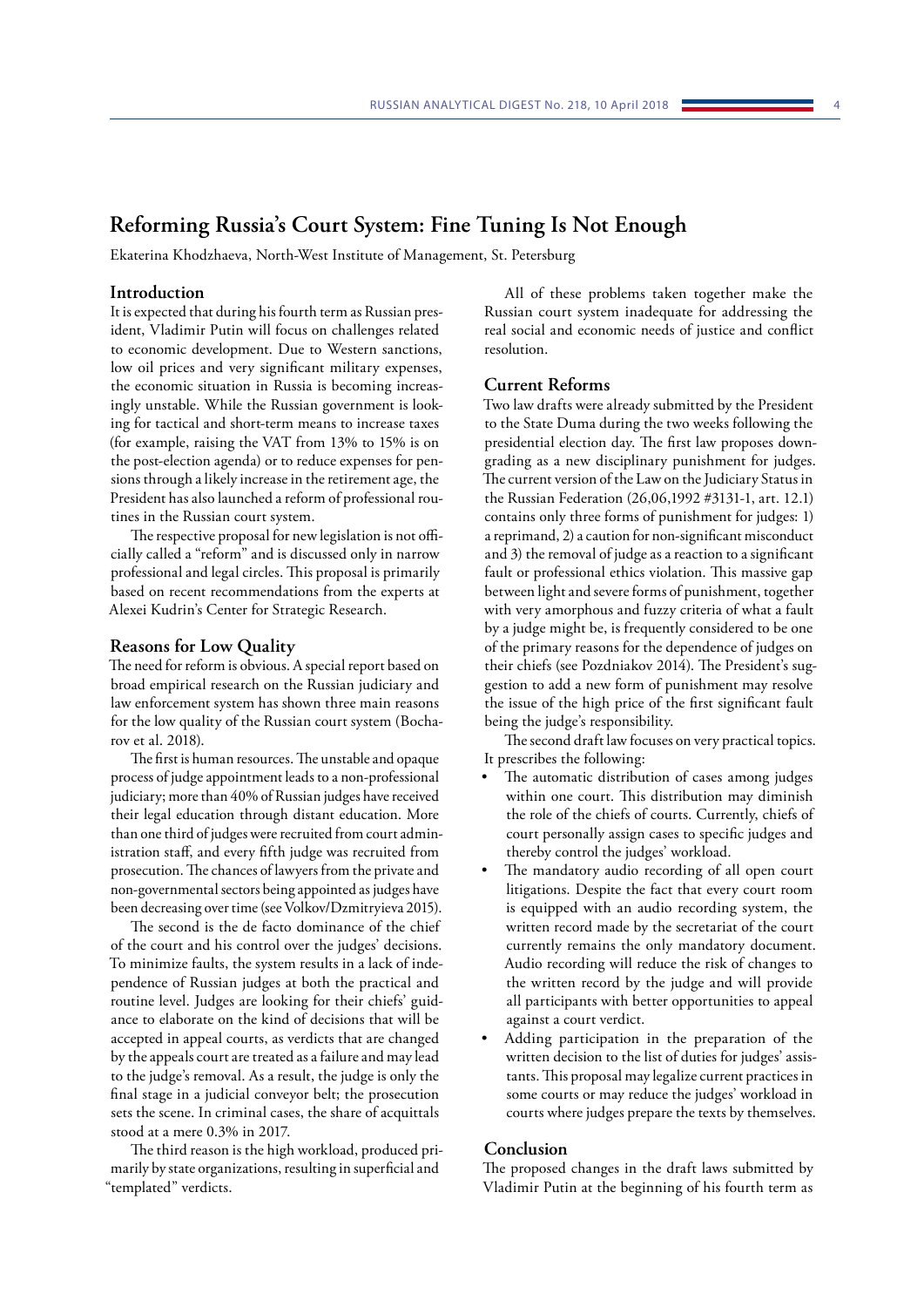<span id="page-5-0"></span>president are very technical and do not appear to be large court reforms. Moreover, the most significant recommendations for diminishing informal internal hierarchal control over the judiciary and external dependence on law enforcement agencies are still not on the Duma's agenda.

At the moment, we are observing a very moderate "fine-tuning" of courts' routines that may give some

#### *About the Author*

cal improvements. This issue poses a new dilemma of choosing between economic improvement and political control.

results but will not substantially change Russian judiciary practice. If the president truly aims to have a working court system that can promote economic development by adequate conflict resolution and delivery of reliable justice, he must strive for more than techni-

Ekaterina Khodzhaeva is an assistant professor at the North-West Institute of Management, branch of RANEPA, St. Petersburg, Russia.

#### *Bibliography*

- T. Yu. Bocharov et al. (2018): Predlozheniya po sovershenstvovaniyu sudebnoi sistemy v Rossiiskoi Federatsii i izmeneniya normativnykh aktov v tselyakh ikh ralizatsii, Institut Problem Pravoprimeneniya, European University St. Petersburg, available online at <[http://enforce.spb.ru/images/Products/reports/Report\\_Justice\\_System\\_](http://enforce.spb.ru/images/Products/reports/Report_Justice_System_Preview.pdf) [Preview.pdf](http://enforce.spb.ru/images/Products/reports/Report_Justice_System_Preview.pdf)>
- Mikhail L. Pozdniakov (2014) Otsenka kachestva raboty sudej i distsiplinarnaya otvetstvennost, Institut Problem Pravoprimeneniya, European University St. Petersburg, available online at [<http://enforce.spb.ru/images/](http://enforce.spb.ru/images/Issledovanya/2014/2014_M.Pozdnyakov_Disciplinarnaya_otvetstvennosr_sudej_Brief_version.pdf)) [Issledovanya/2014/2014\\_M.Pozdnyakov\\_Disciplinarnaya\\_otvetstvennosr\\_sudej\\_Brief\\_version.pdf>](http://enforce.spb.ru/images/Issledovanya/2014/2014_M.Pozdnyakov_Disciplinarnaya_otvetstvennosr_sudej_Brief_version.pdf))
- Vadim Volkov & Aryna Dzmitryieva (2015) Recruitment patterns, gender, and professional subcultures of the judiciary in Russia, International Journal of the Legal Profession, 22:2, 166–192, [<http://dx.doi.org/10.1080/09](http://dx.doi.org/10.1080/09695958.2015.1086351) [695958.2015.1086351>](http://dx.doi.org/10.1080/09695958.2015.1086351)

# **Six Myths Exploded by the 2018 Russian Presidential Election Theater**

By Robert W. Orttung, George Washington University

# **Introduction**

While no one was shocked by Putin's victory in the presidential election performance on March 18, 2018, the staged non-event makes it possible to debunk a number of myths about the current regime in Moscow.

**Myth #1. Putin Is Popular with the Russian People.**  That Putin was able to generate turnout of 68 % and win the support of 77 % of the voters suggests that he is popular. So do numerous polls in Russia and the arguments of some observers. In fact, Putin only won this election because he banned all genuine opposition candidates, tightly controlled the media, prohibited the most prominent independent polling agency from publishing its results in the run-up to the voting, threatened dependent employees in the work place, and deployed a host of other techniques to ensure that the election brought no surprises. Putin himself barely even bothered to campaign, trying not to annoy voters too much. If the Russian people had options, they most likely would have chosen someone with some fresh ideas for moving the country forward.

**Myth #2. Putin Is a Lame Duck.** According to the Russian Constitution, Putin will have to step down as president in 2024 and many people think that he is now basically a lame duck. In fact, Putin will leave power when he dies, not in 2024. He is too afraid to have a new person come to power and then blame all of Russia's problems, and especially the rampant corruption, on the past leadership. Someone like that might even try to put Putin in jail! Putin dealt with this problem in 2008 by letting Medvedev sit in the president's office and change the constitution so that the president is elected to six-year terms rather than four. After his current constitutional twelve years in office, Putin will simply find another way to stay in power. He and China's current president-for-life see eye-to-eye on this one.

**Myth #3. Domestic Change in Russia will Come Peacefully.** Putin presents himself as the defender of stability and warns that the election of anyone else would lead to chaos or Russian subjugation to hostile foreign invaders. His campaign put forward no new ideas for how Russia can speed up the growth of its economy or reduce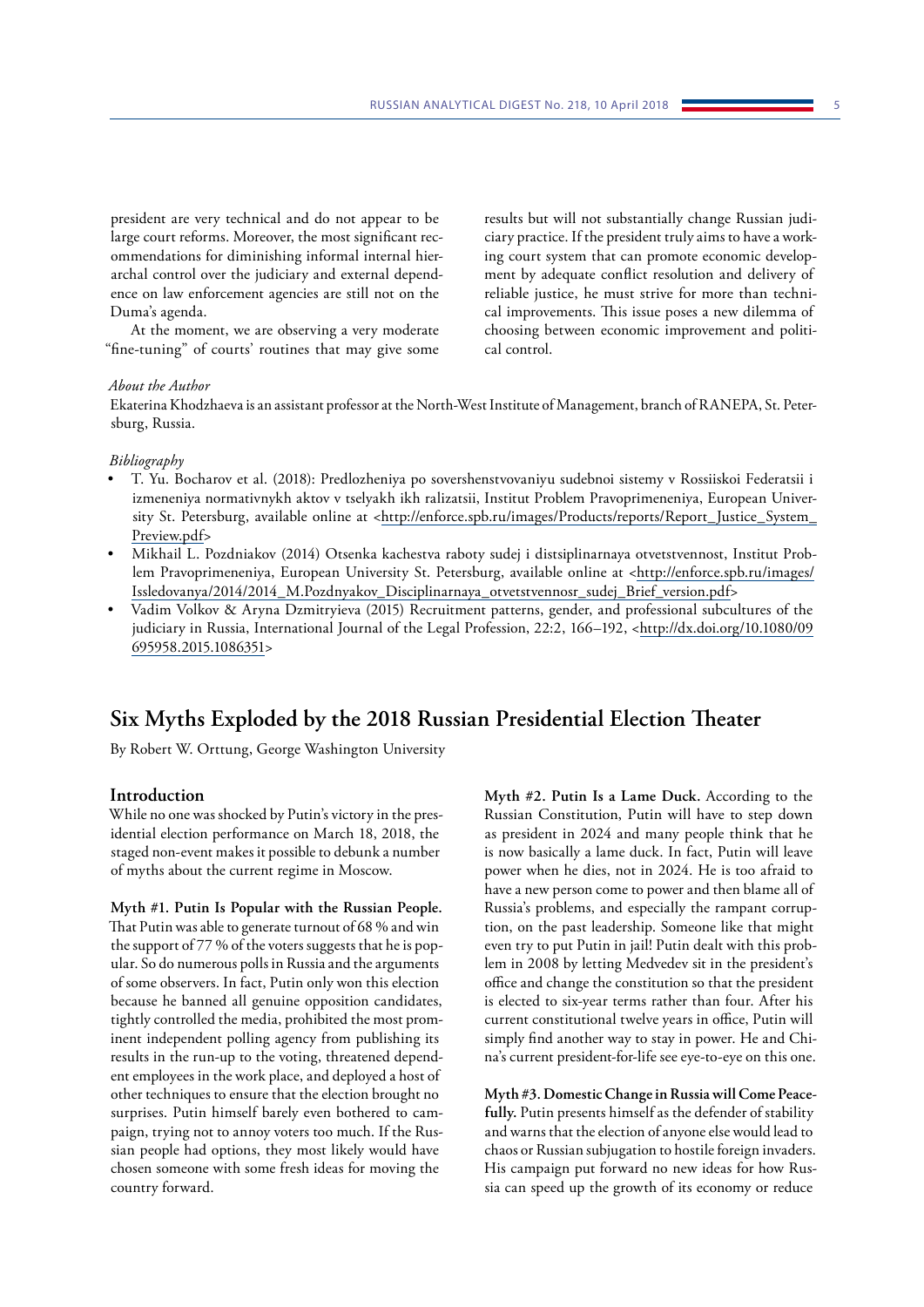<span id="page-6-0"></span>the current dependence on fossil fuel sales. While such a policy may work in the short-term, economic decline and irrelevance are on the horizon as technology changes increase non-Russian fossil fuel production and speed the adoption of alternative energies. Since the current regime fears any sort of change as destabilizing, the situation will remain stable only until the next surprise. Most likely this will be a revolt from below as disgruntled workers compare their declining standard of living with the corrupt leadership.

**Myth #4. Russian Civil Society Has Influence.** Sure some groups can affect policy changes around the edges, such as policies addressing the treatment of orphans, the destruction of stray dogs, or construction in urban areas, but such groups have essentially no voice on national policies that matter, such as the federal budget or the deployment of Russian troops abroad. Most people, young and old, are apolitical and are focused on their careers, their families or their hobbies. Most believe that they cannot change anything any way, so why bother even trying. Such actions are rational at the individual level.

**Myth #5. There Exists such a thing as a Meaningful Russian Nation on this Planet.** The Kremlin propaganda machine likes to promote the Russian nation, both in terms of the ethnic Russians and the broader multi-ethnic patchwork of ethnic groups who live inside the Russian Federation. It even seeks to build ties with Russian-speakers living abroad, in some cases, with suc-

cess. But, in fact, there is no nation as such. Rather the "nation" is a collection of individuals who are pursuing their short-term, individual interests. This collection of individuals does what it has to in order to get by. Except for a few isolated cases, money is a much greater motivator than any national idea. The fact that most people chose to vote for Putin, rather than speaking out honestly about Russia's problems, proved that once again.

**Myth #6. U.S. Government Engagement with the Putin Regime is a Good Idea.** Working with Putin is pointless for the U.S. government because it only legitimizes a corrupt and illegitimate regime. Mutual assured destruction is the best guarantor that there will be no major wars. The U.S. needs to defend itself against Russian aggressions of all kinds. But it should spend its energy cleaning up its own house and the mounting domestic problems. To the extent that there is engagement, there should be more contacts on the cultural and scientific levels, but even these are increasingly difficult given the Russian obsession with "foreign agents" and "undesirable organizations." The fundamental problems of Russia's annexation of Crimea and intervention into the U.S. elections block progress for any U.S. administration. The U.S. will not be able to build any kind of relationship with Russia while the special prosecutor is looking into ties between the Trump campaign and Russia and addressing the possibility of the obstruction of justice.

#### *About the Author*

Robert W. Orttung is an associate research professor at George Washington University's Elliott School of International Affairs and the Research Director of the GW Sustainability Collaborative.

# **Putin's Challenges**

By Jeronim Perović, University of Zurich

# **Introduction**

The overwhelming vote for Putin in the presidential elections of March 18, 2018, is not an expression of optimism, but a sober choice for stability and predictability. Russians want a better life and are in favor of reforms, but in times of economic difficulties and international tensions, they prefer national unity and continuity. Putin has been masterfully playing on the people's fears of radical change, and has been using the image of a hostile West in order to rally the Russians behind the flag. But the president lacks a clear vision for a modern Russia, let alone a concrete program of reforms. His key

goal is to maintain the system of power he created, rely on a strong Russian military, and keep society in check.

# **The President's Rhetoric**

Putin is aware of Russia's challenges. At least at the rhetorical level. During his state of the nation address on March 1, 2018, it came as no surprise that Putin spoke at some length about the need for economic and social reform. After all, with the presidential elections only two weeks away, this was a barely disguised campaign speech. Putin boldly declared that Russia must "assert itself among the five largest global economies, and its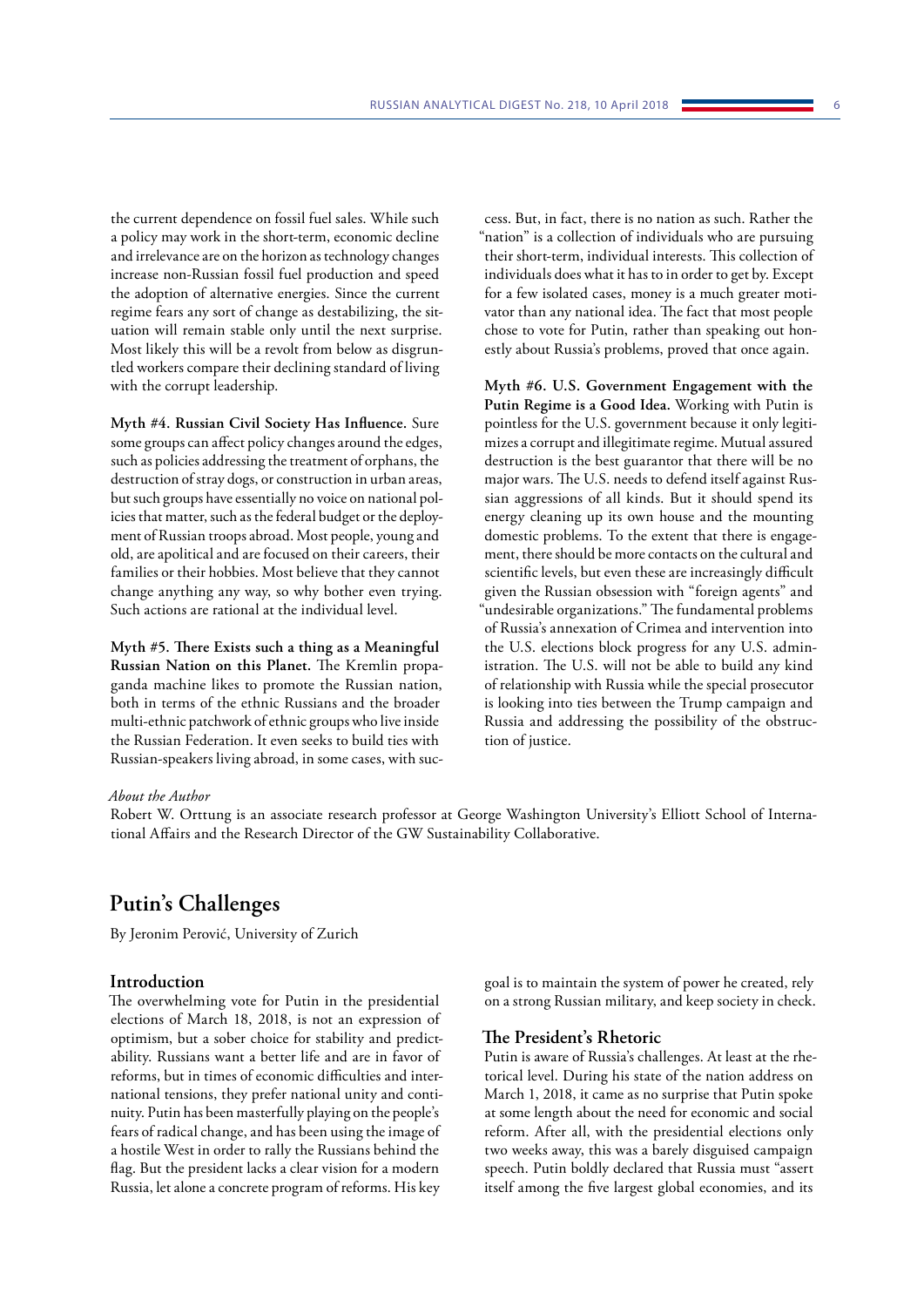per-capita GDP must increase by 50 percent by the middle of the next decade." He named healthcare, education, science, technology and infrastructure as key tasks for the future. Most astonishing (or cynical, depending on one's perspective) was his testimony that to achieve a change for the better, an expansion of "freedom in all spheres," the strengthening of "democratic institutions, local governments, civil society institutions and courts," and the opening of Russia to the "world and to new ideas and initiatives" were necessary. He portrayed a country in need of change, and made it clear that he is ready to embrace it.

Such words would normally make the heart of every liberal-minded person jump—if only Putin meant what he said. Since the Russian president has been talking about the necessity of structural reform for a long time, everybody knows that nothing really dramatic is likely to happen any time soon. But most Russians do not seem to mind. To be sure, Russians know perfectly well what democracy is. They are aware that their democratic freedoms and choices have been gradually shrinking since Putin came to power some eighteen years ago.

Moreover, they read the signs and understand that the economic indicators are anything but promising. Real household income has been declining for the fourth consecutive year, while the poverty rate has been growing. Some of Russia's regions are in dire straits, and more and more people are discontent with their personal situation. But public order, stability and a strong state are important values as well. In fact, many see these as integral elements of a functioning democracy. The tragedy for many Russians was not the disintegration of the Soviet empire but the virtual dissolution of the Russian state that followed. The privatization of the 1990s turned into a ruthless grab for state assets, making a few people very rich, but driving millions into poverty and ill health.

# **Cultivating the Myth of the "Wild" 1990s**

Putin has been a master in cultivating the myth that everything that happened during the chaotic years of the 1990s was essentially bad, and that it was only thanks to him that the country's "time of troubles" was overcome, law and order was restored, the specter of the country's territorial disintegration averted, and economic decline halted. This is not the whole truth, of course. The country's economic upturn during Putin's first two terms as president was also a result of the structural reforms of the 1990s. But these seem to be subtleties in the eyes of those who suffered, and the majority of the population subscribe to the Kremlin's point of view. Russians want a better life, but they dread the prospect of falling back into the chaos of the 1990s.

Many therefore see no alternative to Putin. He got almost 77 percent of the vote in the presidential election because many people chose stability which Putin impersonates. They see Putin as the one who made Russia strong again, enabling Russia to defend itself against seemingly hostile international forces; moreover, as shown by public opinion polls, most Russians continue to support the government's tough line in domestic and foreign policy affairs. This all fits perfectly well with Putin's own agenda, as Russian propaganda feeds on people 's belief in an anti-Russian Western conspiracy and the deep seated fears of radical change and revolution, using the cases of Ukraine, Libya or Syria as effective deterrents.

To be sure, the Russian government has been talking about reform for a long time, and many reasonable programs and plans have since been drafted and discussed; and almost ritually, in every state of the nation address, Putin has referred to the need to diversify the economy away from its dependence on raw materials and the necessity to support small- and medium-sized business. But the stability he has built rests to a large degree on a firm grip of the state over key sectors of the economy, mostly oil and gas, and is held together by a system of patronage built around the institution of the presidency.

A significant strengthening of small- and mediumsized business would potentially mean the rise of a class of entrepreneurs who are likely to be less easy to control than a handful of loyal oligarchs. The same goes for the delegation of real power and autonomy to the regions, the empowerment of local governments, or the strengthening of civil society organizations. All this would undermine the system Putin created over the past two decades and that has worked so well for him and the people dependent on it.

# **What Really Matters: Russian Military Power**

Putin is unlikely to allow change that has the potential to disrupt the system he built, which he views as the only guaranteed way of keeping Russia politically and economically stable and its society under control. But this is only one part of the story: Putin firmly believes that a highly centralized form of governance is an essential condition for the state to channel enough resources into the Russian great-power project. If Putin during the first half of his two-hour state of the nation address made his audience believe that his first priority is indeed the "well-being of the people and the prosperity of Russian families," he later made certain that everybody understood what his *real* priorities were: to re-store Russia's rightful place in the world, largely through the build-up of its military capabilities. Putin was sure to portray this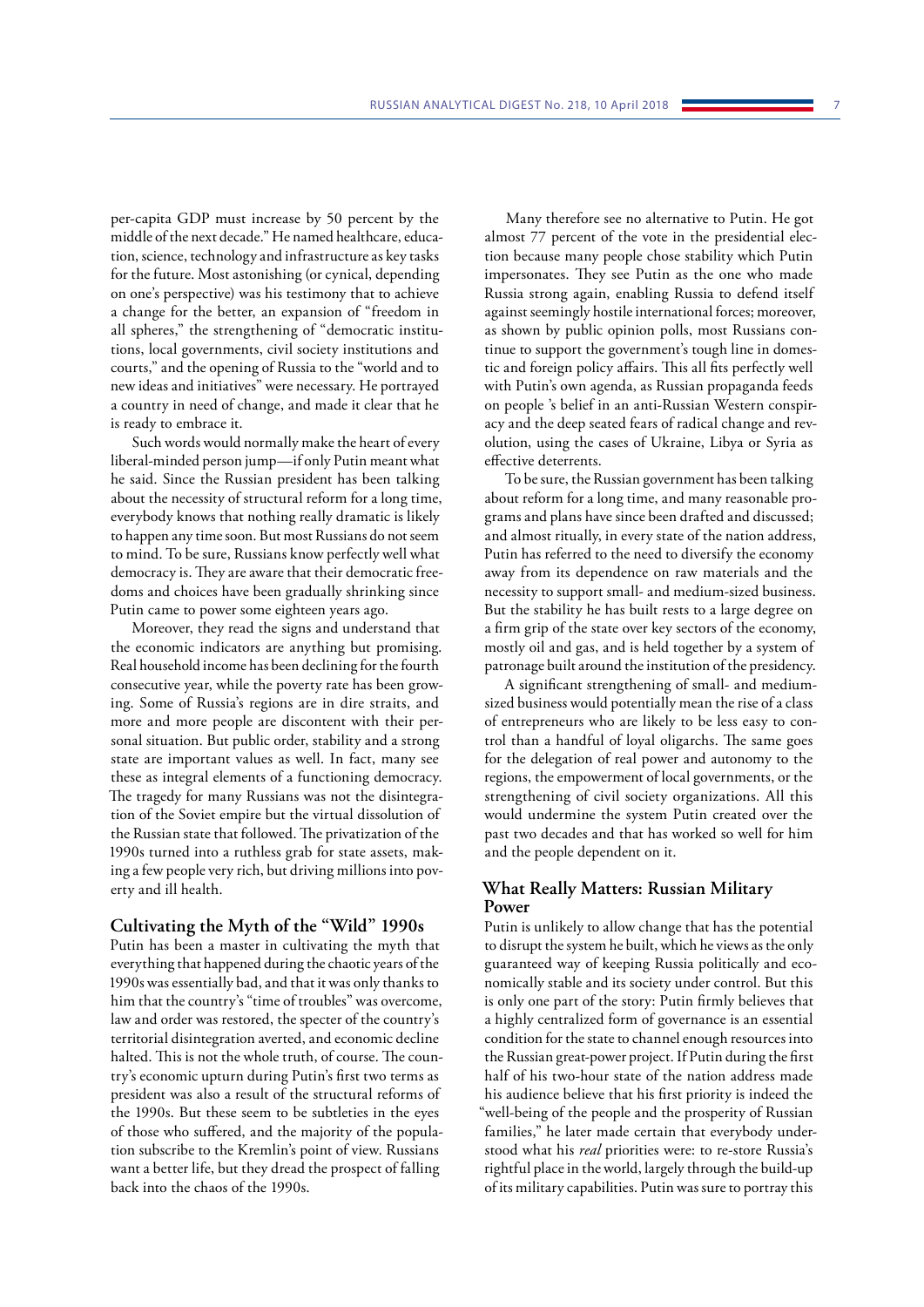<span id="page-8-0"></span>as a mission of peace, not war. He sees "Russia's growing military power" as a "solid guarantee of global peace," underlining that, much like during the Cold War, only a strong Russia will make certain to restore and preserve "strategic parity and the balance of forces in the world."

As if speaking at an international weapons exhibition, Putin dedicated over an hour of his talk to explaining the newest military technology in great detail, displaying videos showing nuclear-powered missiles that can fly at supersonic speed with an "unlimited range," which are "absolutely invulnerable to any air or missile defense system" and are able to hit any target on the planet. While he mentioned "missile" some sixty times during his talk, and "nuclear" twenty-seven times, the word "democratic" popped up only twice and "civil society" only once. Thus, whatever he was discussing in the first section of his speech paled in light of what he was sharing with his audience later.

His message to the people at home and abroad was clear: Russia is not only back on its feet but able to actively shape international relations; this is good for Russia and the world, and he, Putin, will do everything in his power to ensure that it stays that way. "Russia is not threatening anyone" but wants to "sit down at the negotiating table and devise together a new and relevant system of international security and sustainable development for human civilization." In short: if the world has ignored Russian interests in the past, now they will listen and eventually talk to Russia, or so Putin believes.

#### **Maintaining the Current System**

Clever macroeconomic politics and a rise in oil prices have provided the state with enough financial means to alleviate social hardship and allocate some of the money to the social sphere, not only to the modernization of Russia's military. But Putin firmly believes that only if Russia is strong (and Russia's military is currently the most important indicator of how strength is measured) will it succeed in effectively protecting its foreign policy and security interests and maintain national unity at home. Therefore, it is clear where the state's budgetary priorities lie, if choices need to be made: in the defense and security sector, not so much in healthcare, education and other civil projects. So, this is Putin's mission for the next years: allow change if such change does not pose any threat to the current system of power and patronage, but do everything that is necessary to maximize Russia's standing in the world, preferably at low cost to the Russian economy. Putin is not even trying to be enigmatic. His vision, at least when it comes to the creation of a new international order, is abundantly clear. His plan for serious economic and social reform is far less so.

For the time being, it seems the Russians are willing to tighten their belts and carry the costs of Putin's greatpower mission. The president can count on the people's support, but the Russians will want something tangible in return at some point in the future.

#### *About the Author*

Jeronim Perović is Professor of Eastern European History and Director of the Center for Eastern European Studies (CEES) at the University of Zurich. He is the author of *From Conquest to Deportation: The North Caucasus under Russian Rule* (London and New York 2018) and editor of *Cold War Energy: A Transnational History of Soviet Oil and Gas* (London 2017).

# **Agenda and Challenges for Putin's New Term**

By Nikolay Petrov, National Research University Higher School of Economics (HSE), Moscow

# **Finishing the Transition from the "Epoch of Carrots" to the "Epoch of Sticks"**

Most likely the next six years of actions by the government will be driven by three major groups of processes: (1) the political regime transformation with the preparation for transfer of power from Putin the President to Putin the leader in another capacity; (2) unpopular economic reforms aimed at the adaptation to a new economic and foreign policy environment, which were postponed for almost three years due to the long federal electoral cycle; and (3) repair and reconstruction of the

primitive and archaic political system, established at a time of "fat cows" and no longer capable of facing new challenges. Of course, any attempt to implement serious economic reforms, which are badly needed, will cause increasing tensions and crises in the system which has not changed since 2005 and needs to learn anew how to evolve peacefully.

This all means that (1) the Government should be overhauled to become a real team to lead the ship of state through the reefs, instead of being a board of directors to keep the balance between major shareholders; (2) the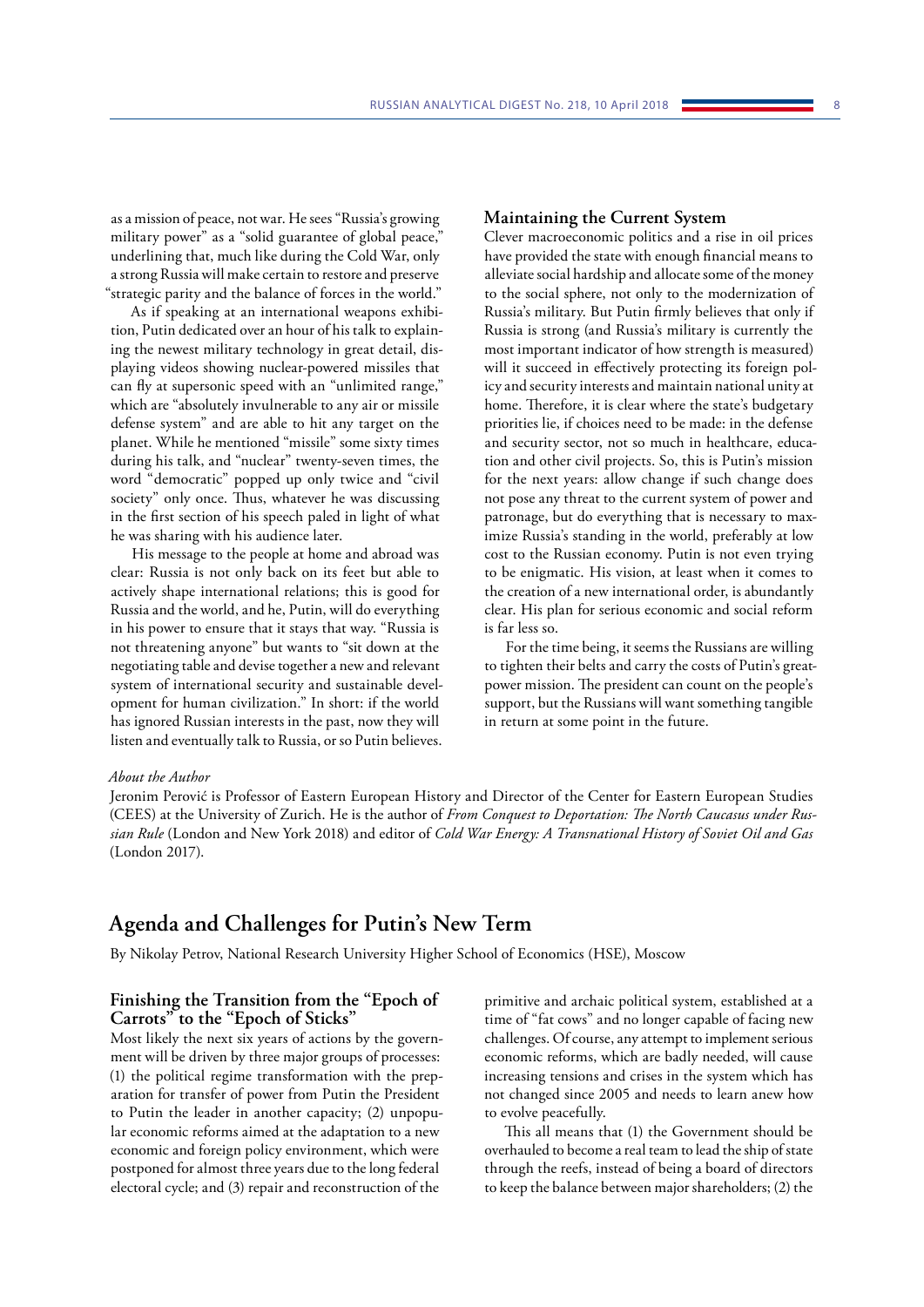party system, which exhausted its resources long ago, should be renewed radically for the 2021 elections, not only in terms of replacing aged party leaders but also changing the whole party-political landscape; (3) mass social protests should be expected and the authorities are preparing for them by strengthening their repressive potential; and (4) the repressive machine is already working actively with regard to elites—both federal and regional—and will gain momentum considering the gap between needs for social-economic development from one side, and capabilities to provide it in conditions of tough confrontation with the West, from the other. The previous presidential term was thus the transition from the epoch of carrots to the epoch of sticks.

# **The Regime Shapes the Elite, and the Elite Shapes the Regime**

One should expect serious shifts in the political system in the near future. In fact, they are already under way. Putin's new legitimacy, as a military chieftain rather than an electoral leader, has already changed the system's political design. Putin, who has already become the major source of legitimacy, depends less on political elites, who in turn depend less on citizens. Starting in 2014 a radical renewal of Russian elites is under way and it is of a strategic, rather than situational, character. We are witnessing a reshuffling of elites which results from regime changes in interaction with the regime's further evolution caused by changing elites.

The system in its present form is not capable of reproducing itself given the intensive personnel reshuffling in the course of the last three years concerning corporate players such as the siloviki, and regional elites. This reshuffling goes beyond simply reproducing Putin's regime of manual control, and is instead a change in the system's character. It looks like the transformation of the political system will continue not in accordance with any master plan, but as a kind of reactive political modernization through a chain of crises. Where should these crises be expected to appear first of all? In relations between society and a government which has lost any connection with it. And in the system of state management due to the degradation of the managerial elites, lack of flexibility in the system, short time horizons, and growing tension between levels of authorities—federal, regional and local—and between numerous power verticals, including law enforcement as well as between elite clans to distribute shrinking rents.

In the absence of an institutional framework, the alignment of elite interests and conflict settling is taking place in a manual regime in which Putin much get involved, but the number and scale of disputes will increase, leading to more and more serious crises.

#### **Center—Regions**

The reconstruction of the whole system of the center's relationship with the regions looks inevitable. For most of the last two decades, there was a zero-sum game with the interests of the center and the Kremlin "towers" being better represented in the regions, while the interests of the regions lost representation in the center. The 2009– 2010 mass protests in Vladivostok and Kaliningrad have shown what happens if the federal government neglects regional interests. The system of taking regional interests into account when making federal decisions did not become better since that time, and there were no similarly large protests only due to the inaction of the government.

Instead of improving institutional mechanisms to harmonize the interests of the federation and regions, the Kremlin has undertaken a massive campaign against regional elites which culminated in a purge of the governors last year. In 2017 almost a quarter of the governors were replaced according to a new concept of managerial efficiency. The vast majority of the new appointees appeared to be not only "Varangians", outsiders to the regions where they were sent to serve, but a kind of Moscow assault force. Not only did they have no connections to regions where they were assigned, but they had not been independent actors since they had made their careers working in the federal ministries. The new governors consider the regions to be a temporary step in their careers, meaning that they are motivated to get maximum personal benefit from their governor's position, and to leave.

At some point, it is possible that power will fall from the federal level into the hands of the regional elites, as happened in the nineties. The problem is that at present the regional elite has degraded and is hardly capable of exercising this power effectively. It lacks ties to its own territory, is simply a collection of Putin's favorites, is generally paralyzed as a result of recent repressions, and lacks unity. The problem of developing a high quality regional elite can be fixed through processes of decentralization and refederalization, but that takes time.

# **Outlook**

We've managed just to mention briefly some of the most important problems and trends in Russia's social-political development, including its regional dimension. If the government is smart, it can adjust to objective realities, for example, by reversing the "Center-Regions" pendulum swing toward the regions, and maximizing its benefits. A less smart government would try to resist objective processes and, like a miser, would end up paying twice, if only there is something left in the treasury to pay. If not, another government will come to replace the one currently in power.

*Please see overleaf for information about the author.*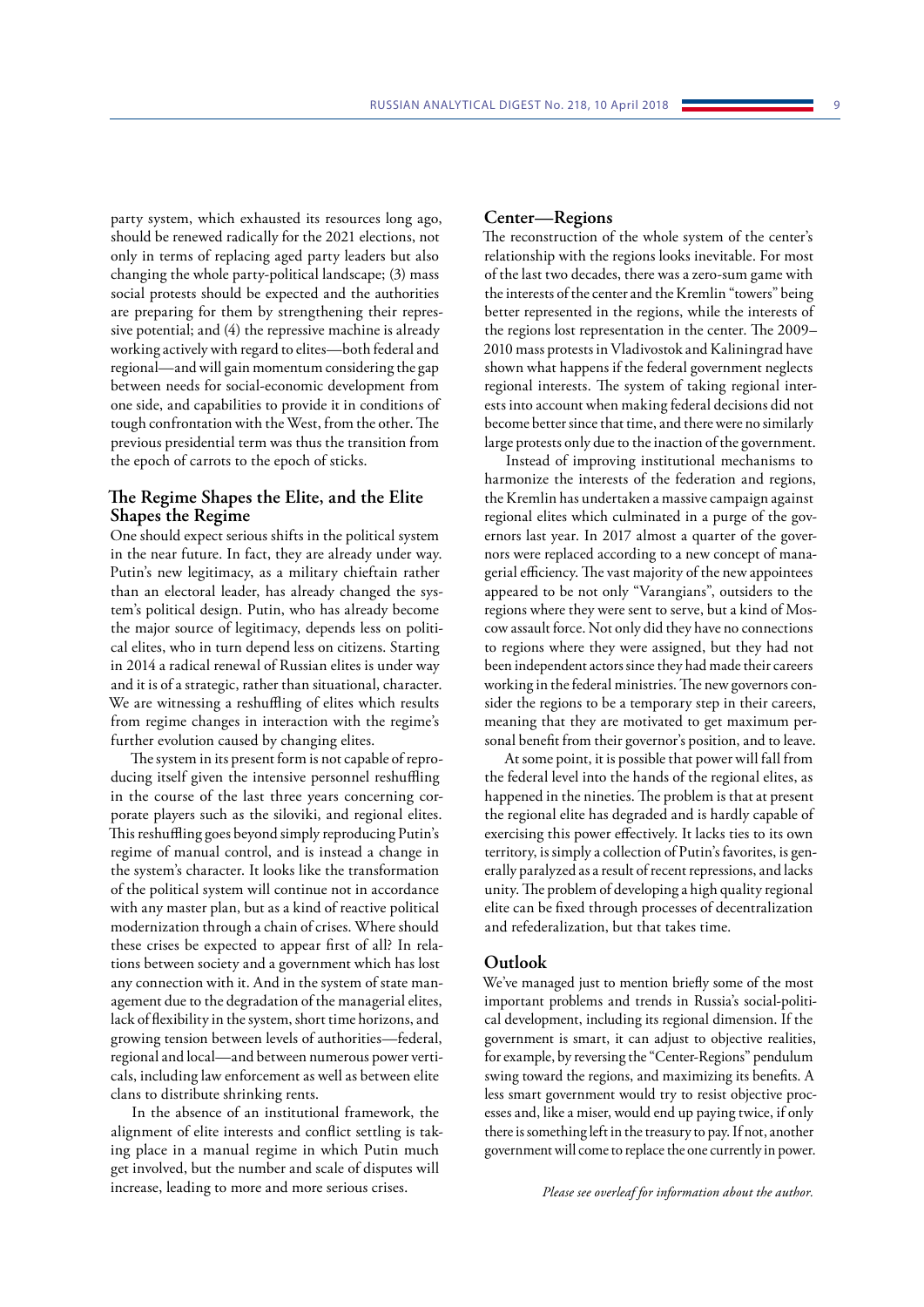## <span id="page-10-0"></span>*About the Author*

Nikolay Petrov is Professor at the National Research University Higher School of Economics (HSE), Moscow. He is the author or editor of numerous publications dealing with analyses of Russia's political regime, the post-Soviet transformation, socioeconomic and political development of Russia's regions, democratization, federalism, and elections, including most recently Nikolay Petrov and Eugenia Nazrullaeva, Regional Elites and Moscow, In: Daniel Treisman, ed., The New Autocracy. Information, Politics, and Policy in Putin's Russia, Brookings, 2018, p. 109–135.

# **High Wages as the Key to Technological Innovation**

By Peter Rutland, Wesleyan University

### **Introduction**

It is widely understood that in order to escape the middle income trap (see e.g. Elsenhaus/Babones) countries need to progress up the value-added chain by developing more technology-intensive sectors. Only a few countries have succeeded—all of them in East or South East Asia. China now seems to be succeeding, while Russia is failing. Why?

# **The Role of Investment**

The basic reasons are well known, as detailed in a series of books by Loren Graham looking at the last 150 years of Russian innovation—weak property rights, an excessive role for the state, and lack of competition. Russian companies just do not invest at the same level as their rivals. Samsung e.g. spent 3 bn US-Dollar in R&D in 2013 (6% of its global revenues), and employed 65,000 research staff.

Karl Marx assumed that capitalists would inherently be driven to innovate in order to compete. However, some capitalists are more innovative than others. Why is this?

Economic historian Robert Allen argues that the explosion of innovation that produced the Industrial Revolution in Britain was not due to superior institutions (more brilliant scientists, more open-minded society) as suggested by Douglas North and others. Good institutions were a necessary but not sufficient condition. Similar Enlightenment institutions were widespread across the Continent and scientific ideas travelled freely: France or Germany produced just as many inventions as Britain.

#### **Wages**

Allen argues that British entrepreneurs brought steam engines into factories not only because of cheap coal but also because the high cost of labor was a powerful incentive for capitalists to substitute machinery for manpower. This enabled entrepreneurs to capture the huge productivity gains from technological innovation. It was important that high wages were not confined to a small

number of innovative sectors, but spread across the economy, stimulating capitalists in other sectors to innovate.

There is also a demand-side picture to this story. High wages create a large domestic market that enables manufacturers to benefit from economies of scale. This is key to long run sustainable growth, to going from a middle income to high income country.

#### **Exports**

Export-led industrialization can produce very high rates of growth for 10-20 years, but these are competed away by other countries. In China exports are now only 10% of GDP. Wages have been rising, creating a huge domestic market and encouraging business to innovate. Meanwhile, China's exports shifted from low-skill manufacturing such as textiles to high value added electronics.

Globalization has unleashed a new wave of cut-throat international competition. Trade as a share of global GDP went from 9% in 1970 to 31% in 1990 and 52% in 2008, slipping back to 45% in 2015. This has brought more intense international competition—as manufactured goods drift down towards the "China price" (the cost of producing them in China). In the developed economies this has led to stagnant wages and a declining share of labor in GDP , as Thomas Piketty has noted. In Russia the share of labor in GDP stands at about 50%, that is 5-10% below the OECD average. But - unusually amongst all the developed economies - the share of labor actually increased in Russia by about 3% after 1995.

#### **China and Russia**

Both the Russian and Chinese governments are committing large sums of money to R&D but the results are much more positive in China (as measured by patent filings and share of high-tech in exports). One important reason is that real wages have been rising rapidly in China, but not in Russia (since 2009).

What causes wages to rise? It may be demographics, but also the rise of the labor union movement and democracy. In China it is also a result of a state pol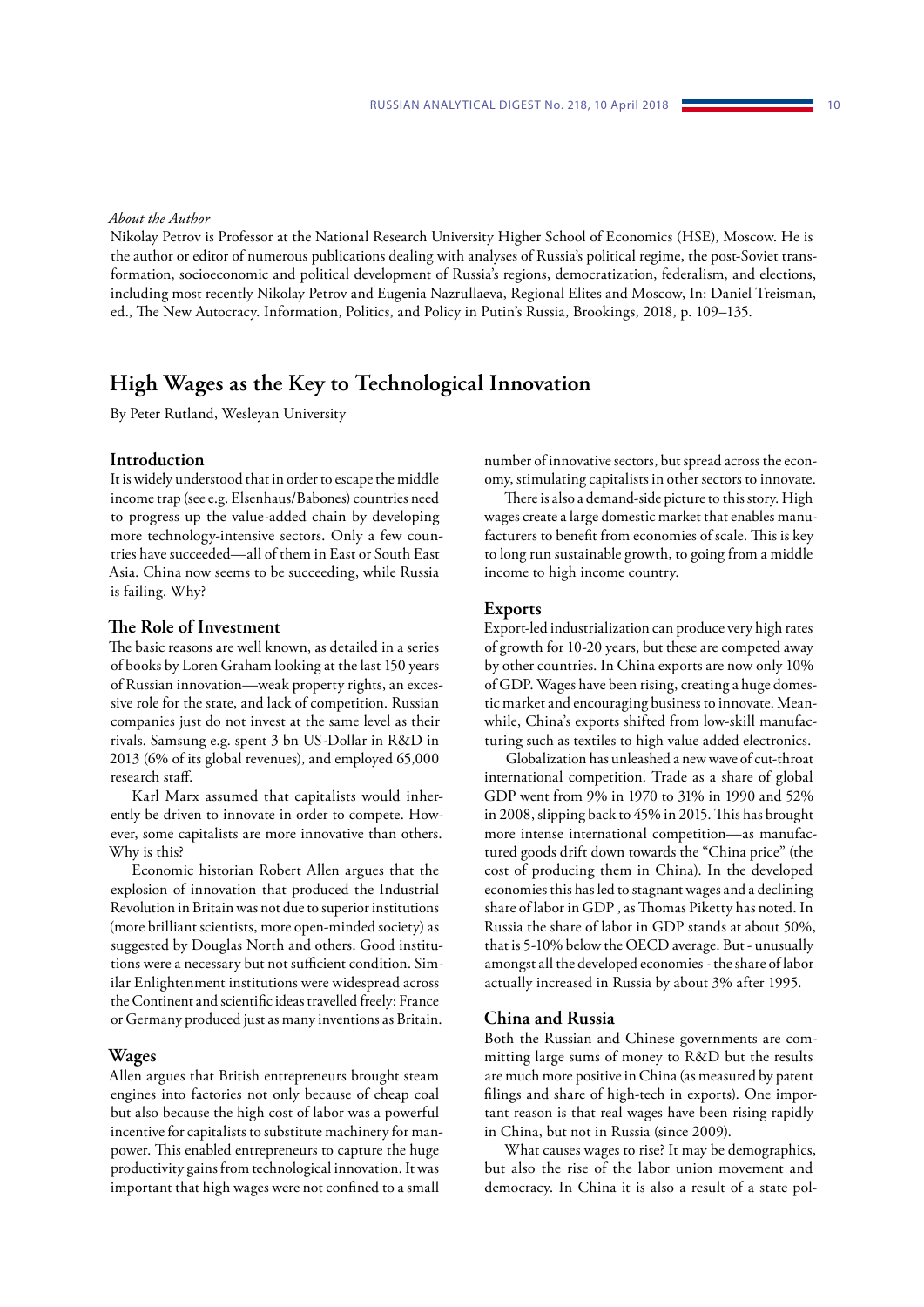<span id="page-11-0"></span>icy committed to raising up the rural poor in interior regions. In Russia 10 million migrant workers from other countries on the territory of the former Soviet Union play a role in keeping wages down.

Obviously, many other factors are at work. Russia unlike China is primarily a raw materials exporter, and the "oil curse" looms large over Russian economic development. Manufactures account for 20% of Russian exports versus 94% in China, 69% India, 48% South Africa, and 36% Brazil. This tends to inflate the exchange rate and boosts the consumption of the rich, creating a small rent-seeking elite who benefit from the status quo. They need to be balanced by a profit-seeking elite that will spread innovation to other sectors.

# **Outlook**

Nearly all observers agree that the Russian economy is in for a period of economic stagnation absent serious

structural reforms to introduce more competition and reduce the influence of state control over key sectors of the economy. At the same time, few observers expect to see serious reforms anytime soon, given that the elites controlling those sectors are closely tied to President Vladimir Putin, who is settling down for another sixyear term.

Rather than waiting for a liberalization that will not happen, it is worth looking for other strategies to restart Russia's economic growth. One option is to try to build a coalition in favor of increasing wages, a strategy that Putin started applying in the state sector in 2012. Being realistic, the absence of strong independent labor unions, and the non-competitive nature of Russia's electoral democracy, make it unlikely that such a coalition will emerge. But the Russian state remains a powerful economic actor, and it could put its own efforts into such a policy.

# *About the Author*

Peter Rutland is Professor of Government at Wesleyan University. An extended version of this comment was presented at the Gaidar Forum in Moscow on 18 January 2018.

#### *References*

- Allen, Robert C. 2015. "The high wage economy and the industrial revolution: a restatement," *Economic History Review* 69 (1): 1–22.
- Allen, Robert C. 2009. *The British Industrial Revolution in Global Perspective*. New York: Cambridge University Press.
- Elsenhaus, Hartmut and Salvatore Babones. 2017. *BRICS or Bust? Escaping the Middle Income Trap.* Stanford, CA: Stanford University Press.
- Elsenhaus, Hartmut and Salvatore Babones. 2017. *BRICS or Bust? Escaping the Middle Income Trap.* Stanford, CA: Stanford University Press.
- Graham, Loren. 2014. *Lonely Ideas. Can Russia Compete?* Cambridge, MA: MIT Press.
- North, Douglas. 1990. *Institutions, Institutional Change and Economic Performance*. Cambridge, Uk: Cambridge University Press.
- Piketty, Thomas. 2014. *Capital in the Twenty-First Century*. Cambridge, MA: Harvard University Press.

# **Putin's Fourth Presidential Term**

By Richard Sakwa, University of Kent

# **Introduction**

Vladimir Putin has now been in power for longer than Leonid Brezhnev's 18 years, but each of his periods in office has been different. This will undoubtedly be the case now with his fourth presidential term. Six issues will shape his renewed incumbency of the Kremlin.

# **Plebiscite on Putin's Performance**

First, this will in all probability be the last of his presidencies. In March 2018 he was elected by a landslide for a new six-year term, and the size of his majority—77%

of the vote on a turnout of 68%, with for the first time over half of the total electorate voting for him—in part reflected support for what he had done and that he deserved a good send-off. Many other factors shaped the vote, but the sense that the ballot represented an assessment of the Putin era was one of them.

This was reflected in the way that the campaign was conducted. In contrast to the stream of policy papers published during the 2011/12 campaign, this time there was almost nothing on detailed policy plans for the fourth term, and instead the focus was on the man him-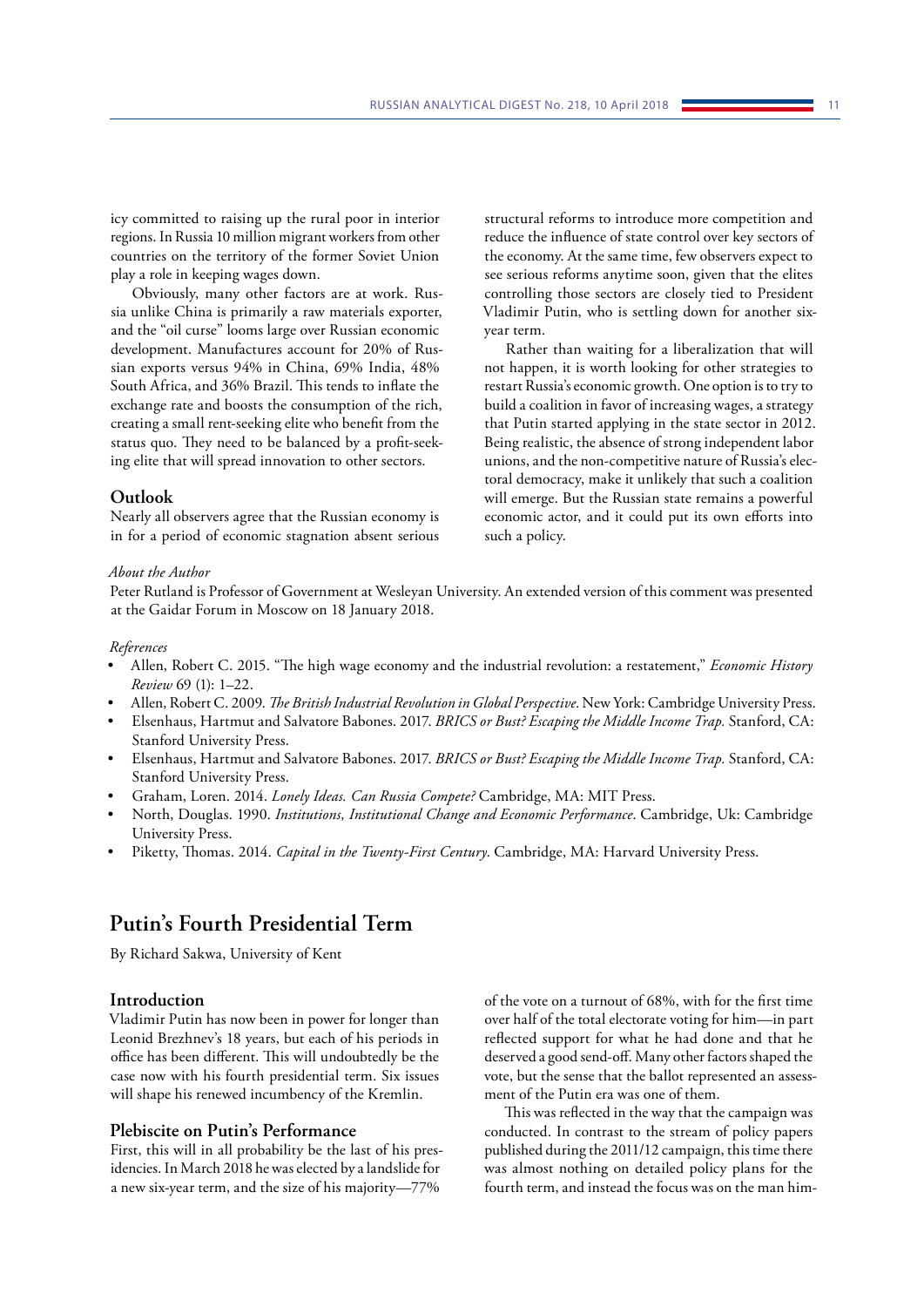self. The only major intervention in this respect was the much-postponed address to the Federal Assembly on 1 March 2018. The first two-thirds dealt with domestic social and economic matters, while the final third announced a range of new nuclear and other super weapons. In effect, Putin promised both guns and butter in his new term.

# **Succession Problem**

Second, the vote became a plebiscite on Putin's performance, but it immediately opened up the problem of the succession. Putin has dismissed suggestions that he will change the constitution to allow a third consecutive term in 2024, and the idea that he could run again in 2030, when he would be 78, is dismissed as fanciful. Of course, it is quite possible that he could end up in some sort of guardianship role after 2014, comparable to that of Deng Xiaoping or Lee Kuan Yew, as he seeks to preserve his legacy.

However, the other option, of him returning as prime minister to recreate a 'tandem' as practiced between 2008 and 2012 with President Dmitry Medvedev, cannot be entirely discounted. Putin will keep his options open to the last minute to avoid becoming a 'lame duck', but the question of the succession will dominate discussion in the coming years.

# **Problem of Regime Stability**

Third, the problem of regime stability will be paramount. As the reality of the Putin era coming to an end becomes a factor in political calculations, the various factions that shape Russian politics will seek to consolidate their positions to shape the succession. This is a matter of power and property, but it will be fought publically in the terrain of policy.

The choice of prime minister after the inauguration in May will be crucial, but only part of the broader process of elite renewal underway at present. The last two years have seen a new generation of younger and more technocratic regional governors appointed. The presidential administration is also led by a relatively young and energetic team. Anton Vaino, the chief of staff, is a far more active figure than some of his predecessors, while the deputy head of the presidential administration (PA) responsible for political affairs, Sergei Kirienko, greatly consolidated his position as a result of his successful management of the presidential election. Meanwhile, as speaker of the State Duma since October 2016, Vyacheslav Volodin has reshaped parliament to reflect his concerns. Factional and institutional jockeying for position will intensify in the coming years.

#### **Struggle over Economic Policy**

This brings us to the fourth point, the struggle to shape economic policy. Although the country returned to

growth in the final period of Putin's third term, this has at best been anaemic. The state-of-the-nation speech on 1 March reflected current thinking on economic strategy, including some bold ideas about Russia leaping into the future through the use of digital technologies.

There are three major alternative approaches on offer: the mobilisation model offered by various neo-traditionalists, with the economist Sergei Glazyev prominent among them; the re-industrialisation school headed by the director of Russian Technologies (Rosstekh), Sergei Chemezov, with the support of some key figures in the PA as well as the business ombudsman and presidential candidate Boris Titov; and the statist liberals like the former finance minister Alexei Kudrin, who has been advising the president on economic policy.

Putin's speech indicated that the mobilisers have lost out, and that Putin's fourth term will represent a combination of re-industrialisation and digital transformation. It is unlikely that there will be immediate plans for structural reform to strengthen the rule of law and property rights, or to change social policy (notably by raising the pension age) and industrial policy (allowing a shake-up of enterprises including unemployment and redeployment of workers).

In broad terms, the existing Putinite social contract will continue, but tempered by continued initiatives to diversify the economy. This will not allow the country to fulfil Putin's election pledge to raise the rate of economic growth above the global average, but it will allow the trend towards economic diversification to continue.

# **International Affairs**

Fifth, in international affairs it is unlikely that there will be any major change. Economic sanctions will continue and will possibly be intensified. Unless some major 'black swan' event intervenes, drawing Russia closer to its Western partners to face common challenges, the estrangement will intensify. The impasse in relations between Russia and the West is total, and thus as many Russian commentators note, the task of the renewed presidency will be 'conflict management'.

Grand ideas of 'strategic partnerships' with the US and the European Union are long gone. By contrast, relations with China will continue to strengthen, reinforced by a common position on the main trends in global politics. Although there are many points of tension in relations and impediments to economic cooperation, there is fundamental agreement on what can be called a position of 'anti-hegemonic alignment'. Russia will continue its neo-revisionist critique of Western practices while seeking common positions at the levels of international society, notably in the UN, while diversifying its range of diplomatic and other international initiatives.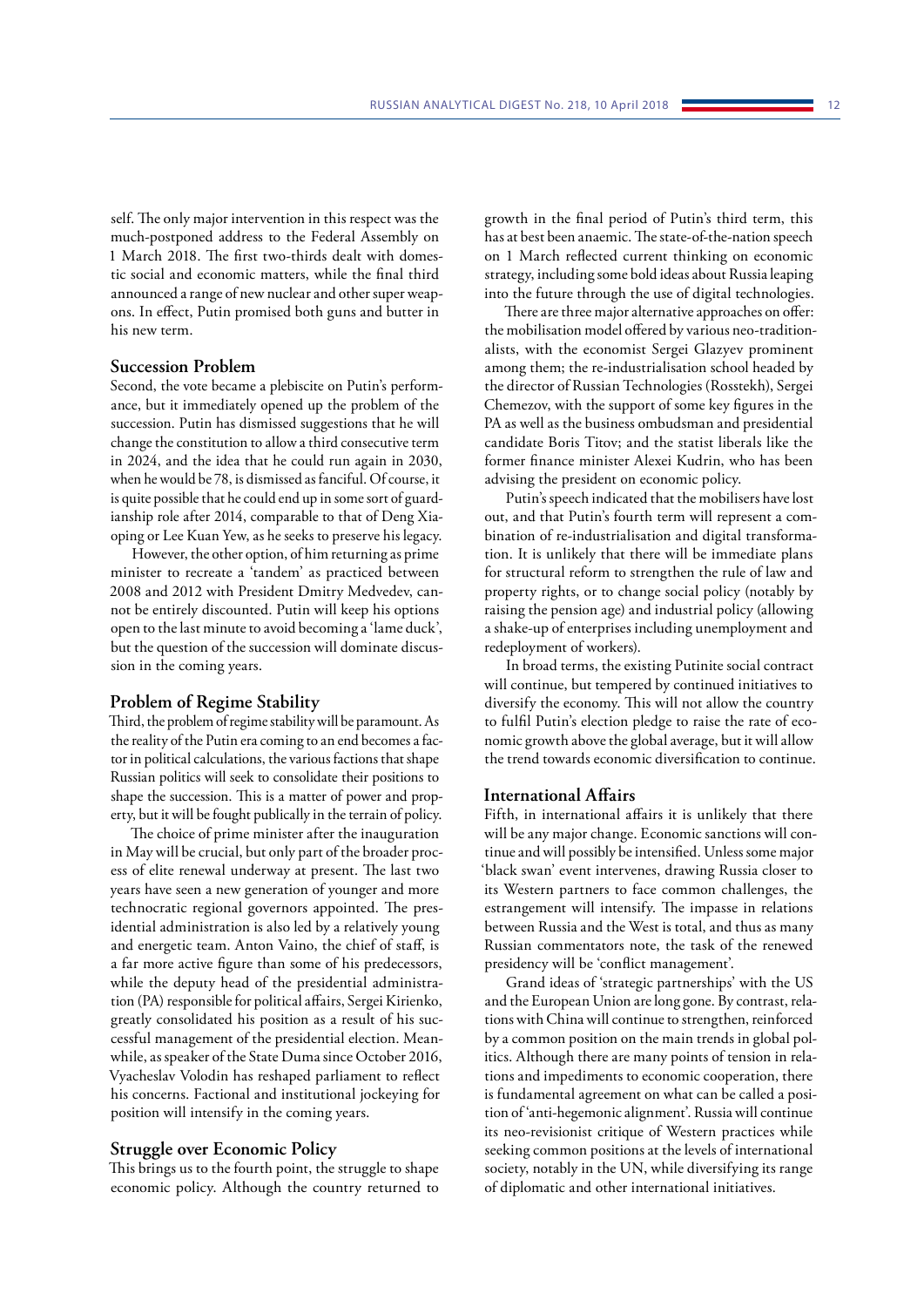<span id="page-13-0"></span>The sixth and final point is a short but crucial one. The next few years will be exceptionally dangerous, and any discussion of what we can expect in Putin's fourth term must be tempered by a broader awareness that humanity is entering a time of major difficulties. Climate change, population shifts and migration pressures, numerous

proxy wars in the Middle East and the post-Soviet space, require cooperation between the major states and institutions. The fundamental question is whether Russia will become a partner or an adversary in dealing with these issues, and the answer to that question does not lie in Moscow alone.

# *About the Author*

Richard Sakwa is Professor of Russian and European Politics at the University of Kent and an Associate Fellow of the Russia and Eurasia Programme at Chatham House. He has published widely on Soviet, Russian and post-communist affairs. Recent books include *Frontline Ukraine: Crisis in the Borderlands* (I. B. Tauris, 2016) and *Russia against The Rest: The Post-Cold War Crisis of World Order* (CUP, 2017).

# **Dealing with the Opposition: How Will the Kremlin Counter its Rivals in the 2018–2024 Cycle?**

By Andrei Semenov, Center for Comparative History and Politics, Perm State University

## **Introduction**

The March 2018 presidential voting in Russia was anything but an election: with principal independent candidates like Aleksei Navalny blocked from the ballot, the process resembled a plebiscite with the Vladimir Putin of 2018 competing with himself from the past. For the opposition, the two questions of primary interest were who comes second to the incumbent and what was the "right" electoral strategy—join Navalny's boycott, vote for anybody but Putin, or consolidate around one of the alternative candidates.

Unlike in the 2011 parliamentary elections, when the calls to punish United Russia elicited a response from the public and consolidated the votes around figures like oligarch Mikhail Prokhorov, this time no unified strategy emerged and the opposition—again—was left in disarray. The KPRF's Pavel Grudinin did not pass his selfestablished 15 percent bar, Zhirinovsky, whose LDPR gathered more than 13 percent of the votes in the 2016 State Duma elections, gained only half as many votes as his party, and the liberal flank represented by Sobchak, Yavlinskii, and Titov barely crossed the 3 percent threshold combined.

# **Post-Election Situation**

For the Kremlin, this post-electoral situation is not new: Putin has not faced a genuine challenger since he was elected in 2000—mainly due to his efforts to marginalize the opposition, control civil society and the media, and tweak the regulations of the political system to maintain the regime. However, despite the incumbent's apparent invincibility, at least some developments in the oppositional camp seem to worry the Kremlin.

Putin's team is a steady learner: it accommodated every past wave of contention with a combination of coercion, cooptation, and tactical innovations. For example, after the 2011–2012 For Fair Elections! movement, when social media apparently played a significant role in disseminating the mobilization frames and coordinating campaign events, the regime simultaneously tightened control over the Internet and poured substantial resources into pro-governmental online activism.

How different will the Kremlin's strategy toward the opposition be this time? In other words, what's the agenda for the regime in dealing with dissenters? I argue that for the 2018–2024 cycle the strategy is disrupting the principled opposition networks, maintaining subnational political machines, preventing the opposition from consolidating, and gaining traction with mass public and societal actors. These challenges are not unique to the regime either; nevertheless, Putin has to deal with them under the new circumstances in order to shape the flow of events.

## **Aleksei Navalny**

Aleksei Navalny and his network of supporters have mounted the most feasible threat to Putin so far. Navalny's 2016–2017 grassroots-oriented, tech-savvy, Western-style campaign amassed a considerable volume of diverse resources and proved to be a useful tool for mobilization. Not surprisingly, regional authorities and security services tried to counter the mobilization with traditional means of coercion, intimidation, and harassment.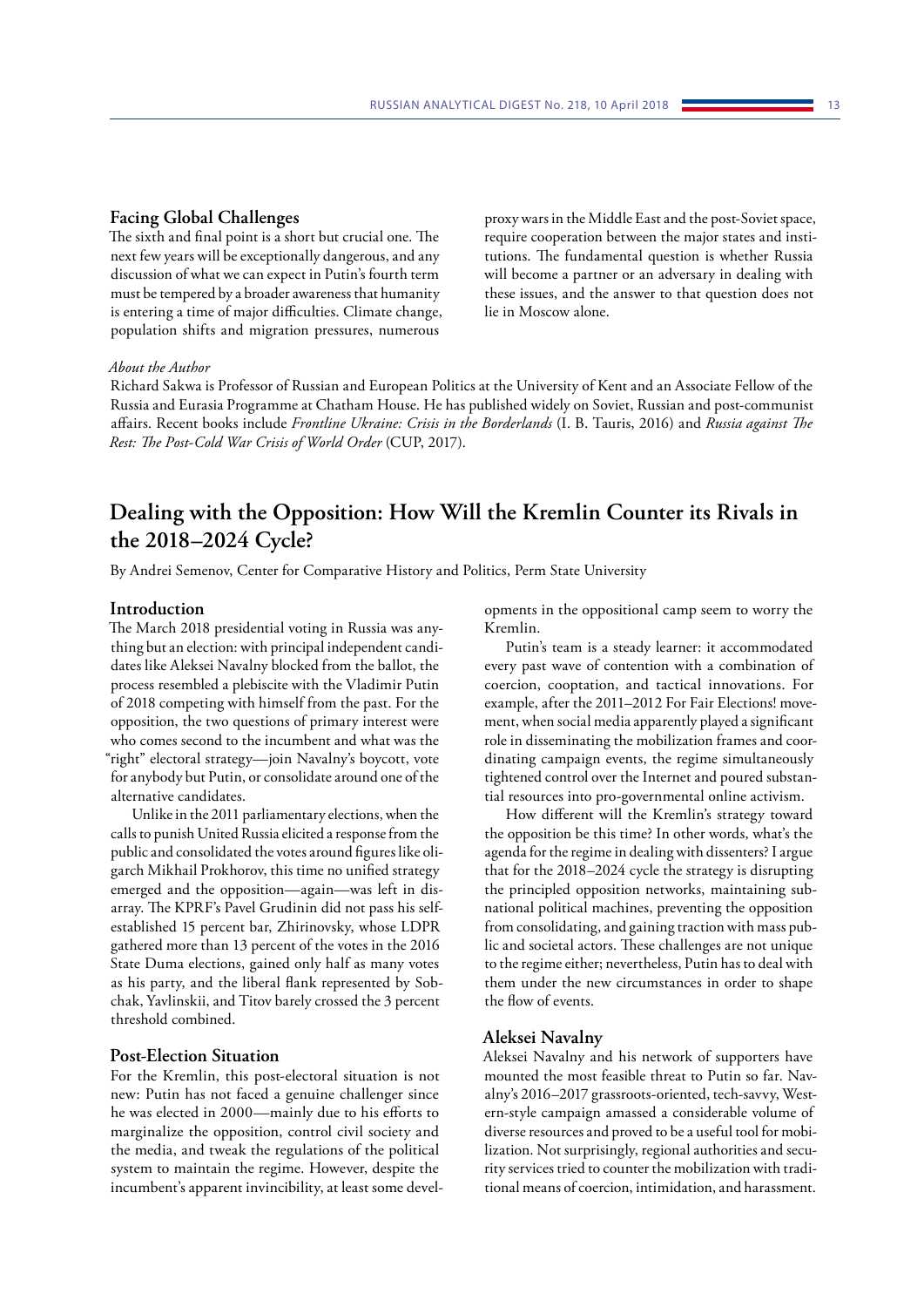<span id="page-14-0"></span>As the Kremlin does not see any value in principled opposition, these tactics are likely to be deployed in the future with more efforts to disrupt communications and coordination within the network.

Hence, targeted actions against online crowdsourcing platforms and messengers/social media that are not cooperative with the state might take place. Likewise, as the regime is convinced that the younger generations constitute the core of Navalny's supporters, co-opting them through state-sponsored social activities (much like in the mid-2000s) and engaging them in their natural digital environment is another priority.

#### **Controlling the Regions**

A less obvious, yet essential issue is maintaining the subnational political machinery, a task that requires both material resources and proper institutional guidelines. The Kremlin is well-aware that it is the (in)capacity of regional elites to deliver the electoral and social-economic returns that stand at the core of its survival. To prevent elite fracturing and defections, the central government has to share the spoils and constrain appetites simultaneously. This task is harder to implement against the background of a lackluster economy and continuing confrontation with the developed democracies.

While regional elites' loyalty to Putin is unquestioned at the moment, there are certain expectations that the Kremlin has of the governors; hence, centerperiphery relations should be adjusted accordingly. After all, in the electoral cycle to come, subnational elections will take place every year and the ruling party does not enjoy the same level of popular support as the president.

# **Divided Opposition**

Zooming out to the larger picture, the prospects of consolidation (or at least better coordination) within the opposition camp remain a major political stake. At the moment, the Kremlin should feel comfortable with the situation. All the attempts to bridge the divides between loyal and principled, left and right opposition groups have failed. The disconnect between the latter and other societal actors is also evident: official labor aligns with the ruling party while independent trade unions are weak; the third sector is under severe restraints and "the foreign agents law" discourages independent NGOs from taking bold political stands; civic and local activists are suspicious of political parties and detach themselves from politics. Keeping the opposition divided, therefore, might not be a proximate priority for the regime, however, in the long run, undoubtedly this task will elicit more attention.

# **Outlook**

At the moment, dealing with the opposition is not of great urgency for the Kremlin, and the regime might safely rely on the established strategies. International politics, internal struggle within the ruling coalition, economic decline, and governance issues should be of primary concern. Nevertheless, as these challenges reinforce each other, it will be up to the opposition whether to exploit them or stay within the confines circumscribed by the regime.

#### *About the Author*

Andrei Semenov holds a candidate of science degree in politics from Perm State University (2010). He is the director of the Center for Comparative History and Politics at Perm State University. His research interests encompass comparative politics, political mobilization, social movements, parties, and elections in authoritarian regimes; his articles appeared in *Democratizatsiya*, *East European Politics*, and the *Austrian Journal of Political Science*.

# **Challenges to Vladimir Putin's Next Term**

By Denis Volkov, Levada-Center, Moscow

## **Introduction**

On March 18, Vladimir Putin won an unconditional victory in Russia's presidential election, receiving almost 77% of the vote. The electoral campaign was rather dull, as most candidates did not put much effort into advertising their cause. Long before the election took place, it was pretty clear who the winner would be. It might seem that Vladimir Putin received a good mandate for yet another term in office and now may rest on his laurels.

# **Putin's Popularity**

However, already during this triumphant campaign, there were alarming signs that the high level of support for Putin and his regime gradually was fuming away. The effect of the annexation of Crimea, which boosted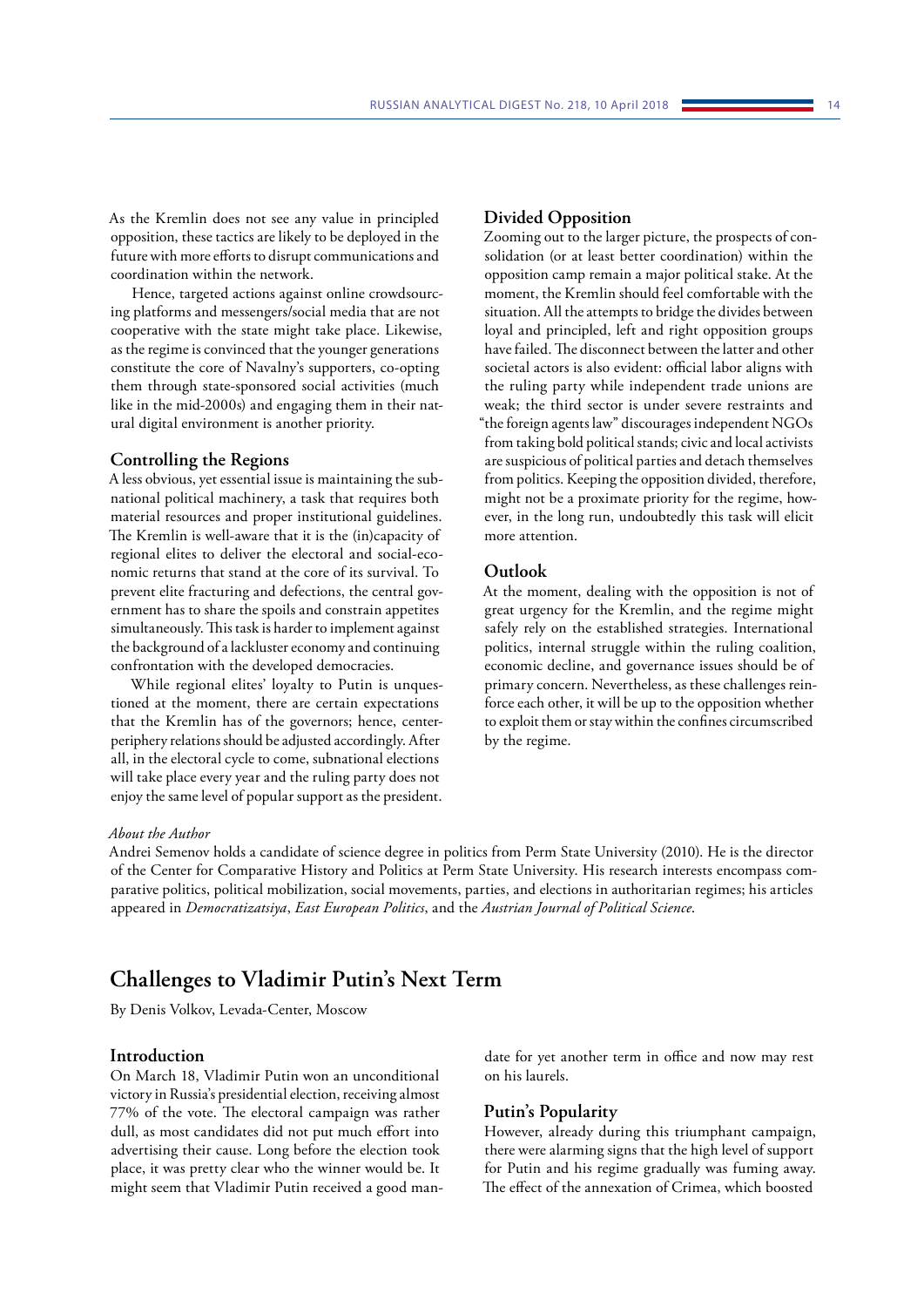<span id="page-15-0"></span>the legitimacy of the political system in 2014, has largely been exhausted; the larger share of Russian society now disapproves of the government, the prime minister and parliament. It is only Putin who still enjoys the support of the public. When and if his approval rating goes down, it may bring the political system back into a crisis similar to that of 2011 and 2012. Indeed, there were some ghosts of such kinds of popular unrest in the form of protests during the previous year in Moscow and in larger Russian cities, as well as some current protest rallies in the Kemerovo and Moscow region. However, the current level of support for the president caps wider protest potential for now.

#### **Social Sentiment Clouding**

The authorities also may feel uneasy as another positive trend in public opinion is seemingly coming to an end. In the past two years, people gradually adapted to the new post-crisis economic conditions. This led to a rather consistent rise in optimism about the future, which has been visible in opinion polls since the second half of 2016. However, optimism started to decline by late 2017. The increase in social payments that the government introduced during the electoral campaign helped to maintain the positive mood for another month, but the slow deterioration in sentiment continued in January–February of this year. The next months will reveal whether this downward trend in social sentiment will continue. It is also not clear what the government is going to do to keep people happy and supportive of the regime under such circumstances. This is even more true as the government is failing to introduce economic reforms that might revitalize the economy and bring higher economic growth rates.

Despite the success that the government so far demonstrated in maintaining macroeconomic stability (a low level of inflation, balancing the state budget and adjusting the economy to the conditions of lower oil prices and economic sanctions), Russia remains too risky and unpredictable a place for doing business and investing money. If the government wants to boost the economy, it needs to bring in more fair competition, limit the arbitrary power of influential elite groups, bring in international investors, and build closer ties with the global economy. The problem is that such goals contradict the patrimonial interest of influential power groups and the country's geopolitical interest, as viewed by Vladimir Putin and other individuals.

# **Outlook**

Finally, under the current version of the Constitution, Vladimir Putin has to leave presidential office at the end of his term in 2024. To secure his personal future, Putin either needs to appoint a successor, or the Constitution should be amended to allow him reelection for yet another term. For now, both options seem possible as the United Russia Party has the parliamentary majority to make the necessary constitutional amendments and the current level of Putin's popular support enables him to seek reelection, as well as propel any successor he chooses into the presidential office. However, again, if the social optimism keeps evaporating, in six years, the transition to the next presidential cycle may be much more stressful than it seems now, whoever the incumbent may be.

#### *About the Author*

Denis Volkov works at the Levada-Center, a Moscow-based independent sociological research organization, as analyst and head of one of the center's analytical departments. Volkov has authored works on civil society, protest activity, and sources of support of the political regime in Russia. He holds a master's degree in political science from the Moscow School of Social and Economic Sciences and the University of Manchester.

# **About Signals and Expectations**

By Andrei Yakovlev, National Research University Higher School of Economics, Moscow

### **Russia on Its Own**

Some experts might have suggested that after the presidential elections—with confirmation of his high popularity and on the basis of a "mandate of trust" from voters for another six years—Vladimir Putin will try to improve relations with the West and achieve an end to or at least

a limitation of sanctions. But now after Putin has shown video clips of drones with nuclear ammunition to parliamentary deputies on 1 March 2018 and with the "Skripal affair" going on, it has become clear that no changes should be expected. International sanctions will remain in place for years and, in the best case, they will not be expanded.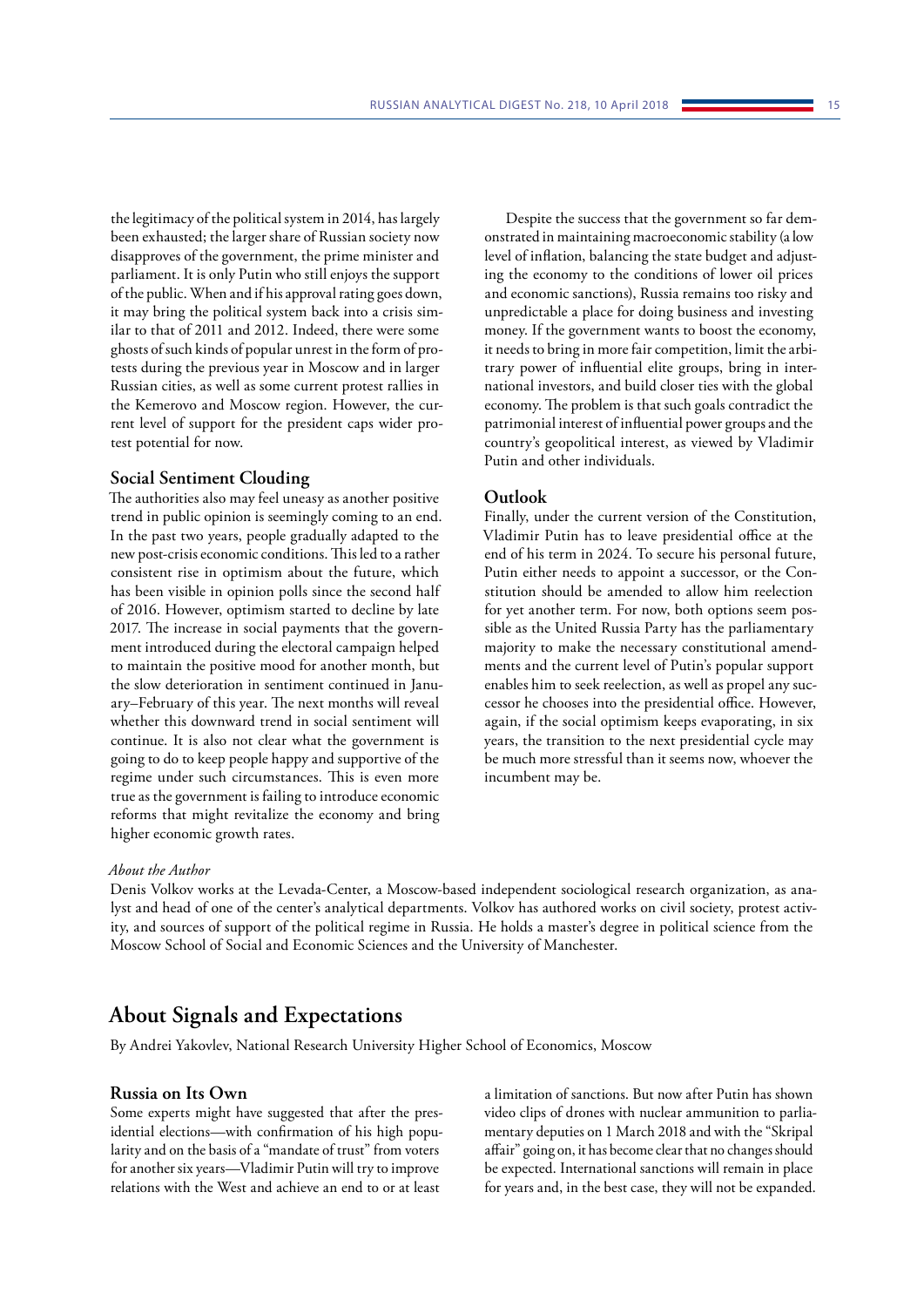However, in this context serious questions about economic policy arise. Obviously for today's Russian elites the key priority is sovereignty in all dimensions. The political and military dimensions are clear-cut—Russia regularly demonstrates its independence in all possible forms. The economic dimension, however, marked by integration into world markets mainly through raw material exports and a strong dependence on foreign technology, remains a visible weak spot.

In the period of "geopolitical euphoria" in 2014–15, when fundamental political decisions were made without concern for their economic consequences, this fact was not fully recognized by the leading political elites. But starting in early 2016, after world market prices for oil shortly dropped below 30 US Dollars per barrel, disillusionment set in, leading to the realization that in the long term geopolitical independence can only be secured on a sound economic basis. In my point of view, exactly this "disillusionment" led to the initiative "Corporate Social Responsibility-2.0" under the leadership of Alexei Kudrin and to the vivid discussion of the Stolypin Club. The joint outcome of all these discussions (despite all the differences in approaches and methods) was that the political, military and social challenges facing the country cannot be solved without accelerated economic development and without a substantial increase in public wealth available for redistribution.

However, economic growth and the technological modernization related to it are impossible without investment. After Russian "muscle flexing," a stream of Western investment (and technology transfer) is hardly to be expected. Earlier hopes of a fast effect from the "turn to the East" have also faded as it became clear that if China offers Russia something, then only on its terms and only in pursuit of its own interest. Of course, there is Japan, which fearing a strategic rapprochement between China and Russia, might engage in a "special relationship" with Russia. But there are serious doubts whether Japan's main geopolitical partners (first of all, the US) would accept such a scenario. That means Russia has to rely on its own strength and its own financial possibilities.

# **Available Investment Funds**

What is the state of these possibilities? Russia's official statistics indicate that despite the decline in GDP in 2015 and the following stagnation, there are free financial resources in the Russian economy. According to Central Bank figures, the total sum of deposits of physical persons in the Russian banking system had reached 25.9 trillion rubles (equal to 457 bn. US Dollars) as of 1 March 2018—compared to 24.1 trillion rubles a year earlier (at that time equal to 413 bn. US Dollars). The total sum of deposits by judicial persons (not including

individual entrepreneurs) stood at 13.8 trillion rubles (243 bn. US Dollars) compared to an earlier 12.1 trillion rubles (208 bn. US Dollars). For comparison: According to data from the Russian Federal State Statistics Service, the total amount of investment into fixed capital stood at 14.6 trillion rubles (238 bn. US Dollars) in 2016. In other words: the average company keeps financial means in its bank accounts (and does not invest them), which are roughly equal to the annual investment into fixed capital. Moreover, these figures do not include financial resources which are kept in offshore accounts by companies or "under domestic mattresses" by the population.

What can motivate the holders of these financial resources to invest them? Entrepreneurs as well as solvent clients of banks (which account for the lion's share of deposits of physical persons and, according to a recent assessment by VTB, comprise less than 1% of the population) could invest their money in new projects instead of saving for a "rainy day" if they expect that the economic situation will be better tomorrow than it is today. That means in order to change the model of behavior of potential investors, it is necessary to change expectations. At the same time, not much time remains for such a change in expectations as there will be parliamentary elections in 2021 and at that moment the political leadership will already need to point to a positive dynamic in developments.

The expectations of economic agents are formed on the basis of signals which they get from markets and from the state. For example, in 1999 positive expectations were formed thanks to economic growth. A key precondition for this was the sharp devaluation of the ruble, which increased the competitiveness of exports and offered domestic producers of consumer goods the opportunity to serve domestic demand. Another precondition was the crash of the market for short-term state obligations which had extracted money from the real sector of the economy. The role of the state—in the person of Prime Minister Evgeny Primakov—was minimal, in fact it simply did not intervene with the developing processes of economic recovery. Only in autumn 1999, after Vladimir Putin had been appointed as prime minister, did the state start to create positive signals, including confirmative action in the second Chechen war (which changed the sentiment of the mass of voters, whose support formed the basis for the policy of "resurrecting the state" in the early 2000s) and the announcement of the development of the Strategy-2010 (which became an important signal for the business elites).

#### **Positive Signals Needed**

Today no positive signals are visible in the economic sphere. Accordingly, the only source of positive signals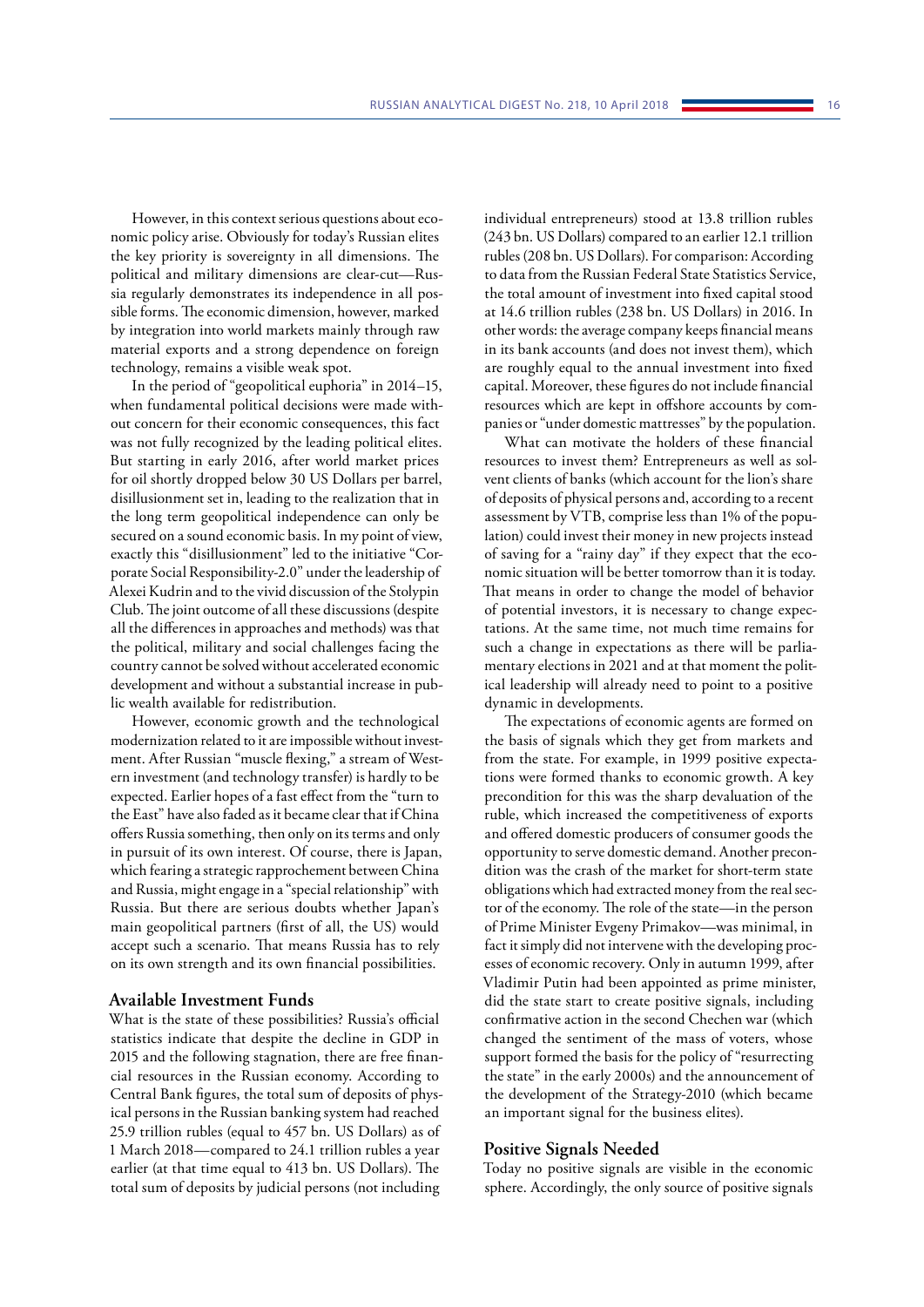can be the state. To what kind of signal would potential investors react? Broadly speaking this would be signals about radical change in the business climate and the solution of key problems hindering investments. In this context I see two major problems: First, the inability of the government to develop and implement a prudent policy of economic development. Second, the political dominance of "siloviki", who with their noisy activities spoil all stimuli for any initiative in business as well as state administration.

Which measures could help to give positive signals? One of the most obvious ways would be the renewal of the personnel composition and structure of the new government (including the group of siloviks). The inclusion of renowned figures with a good reputation into the government could promote a change in expectations. Obviously these expectations would then have to be supported immediately by a broad range of related practical measures in the context of a realistic model of development and a "vision of the future," which would be understandable and convincing for those with financial resources.

So far no one has seen such a program of action. But even if we assume that it exists in the offices of the presidential administration, it is important to keep in mind that even completely prudent practical steps will most likely fail if they are taken by the old people who do not command the trust and respect of business and society. Also we should keep in mind that the formation of a new government after the elections is a oneoff action. Later changes of individual ministers will not have a similar effect and changing the whole government too often will only serve as an indicator of its instability and weakness.

Will Vladimir Putin use this chance to change the trajectory of economic development? This answer will be known in the coming two to three months.

#### *About the Author*

Andrei Yakovlev is Director of the Institute for Industrial and Market Studies, National Research University Higher School of Economics, Moscow, and President of Russian Association of Economic Think Tanks (ARETT).